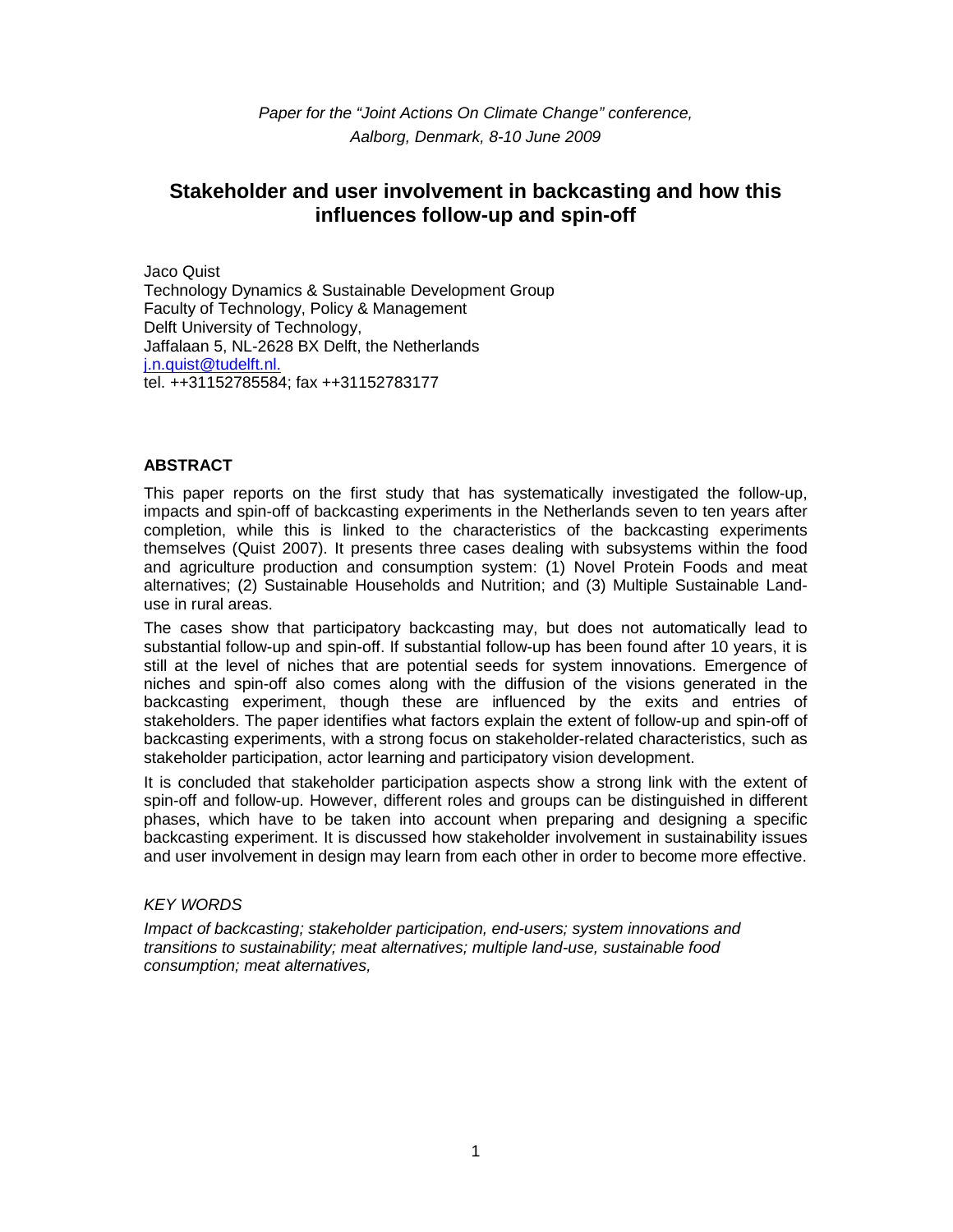## **1. Introduction**

In the last decade the focus of researchers, policymakers and many other stakeholders involved in environmental and sustainability issues has shifted strongly towards system innovations and transitions. These are required to achieve larger environmental improvement and needed for dealing with sustainability problems at a societal level, including mitigation and adaptation to climate change. Several terms are currently used to describe this type of system change for the pursuit of sustainable development, such as system innovations towards sustainability (Elzen et al. 2004, Quist and Vergragt 2004, Tukker et al 2008), transformations of socio-technical systems, industrial transformations (Olsthoorn and Wieckzorek 2005), transitions towards sustainability (Rotmans et al. 2001, Elzen et al. 2004), and shifts or radical changes to sustainable consumption and production (Tukker et al 2008).

Addressing complex sustainability problems by system innovations towards sustainability requires participatory integral approaches (Quist 2007: 11) like transition management (Rotmans et al 2001, Loorbach 2007) and backcasting. Such approaches have a long-term system orientation and take a broad notion of sustainability into account, as well as the social dynamics of complex social change processes. Stakeholder involvement is crucial: their stakes are affected, while stakeholders also have essential knowledge and necessary resources are such approaches.

Since the early 1990s sustainable futures have been explored in a considerable number of backcasting experiments, numerous stakeholders have been involved and steps have been planned in line with envisaged sustainable futures. But what is the impact of these so-called backcasting experiments ten years later? And can these impacts and spin-off contribute to larger system innovations to sustainability on the longer term? In the Netherlands several dozens of backcasting experiments have focussed on system innovations towards sustainability, while some of these also emphasised achieving follow-up and spin-off in line with the envisaged system innovation. However, there are considerable differences in the degree to which the various experiments have led to follow-up and spin-off after a few years, as well as how this relates to the stakeholder involvement in the backcasting study.

As yet, there has been no systematic evaluation and comparison of the impact of backcasting experiments after five to ten years, while conceptual and analytical frameworks to analyse the follow-up and spin-off have been lacking till very recently. Figure 1 depicts how the impacts after 5 to 10 years can be seen as an intermediate phase in the originally envisaged system innovation. In this paper three questions are addressed to deal with this topic. The first one is what factors determine the impact and spin-off of backcasting experiments after five to ten years? Secondly, what is the relationship of this impact and spin-off with stakeholder involvement in the backcasting studies as well as how participatory backcasting should be applied for achieving follow-up and spin-off and how this could become a stepping stone for system innovations towards sustainability or contribute significantly to this?

Moreover, it is interesting not only to look different practices of stakeholder involvement in sustainability issues, but also to look into participatory practices in other disciplines, such as co-design and user involvement practices in design studies (e.g. Sanders and Stappers 2008, Wever et al 2008, Bakker et al 2008, Scott 2008). The hinter-lying rationale is here that different stakeholder and user involvement oriented practices can learn from each other in order to improve their quality and effectiveness.

This paper deals with these questions by reporting on the first study that has systematically investigated the follow-up, impacts and spin-off of backcasting experiments seven to ten years after completion. In Section 2 a methodological framework for participatory backcasting is presented, while it also discusses stakeholder and user involvement. Section 3 develops a conceptual framework that includes both the backcasting experiment and the impact after five to ten years. Section 4 describes and analyses the three case studies from the Netherlands about (1) Novel Protein Foods and meat alternatives; (2) Sustainable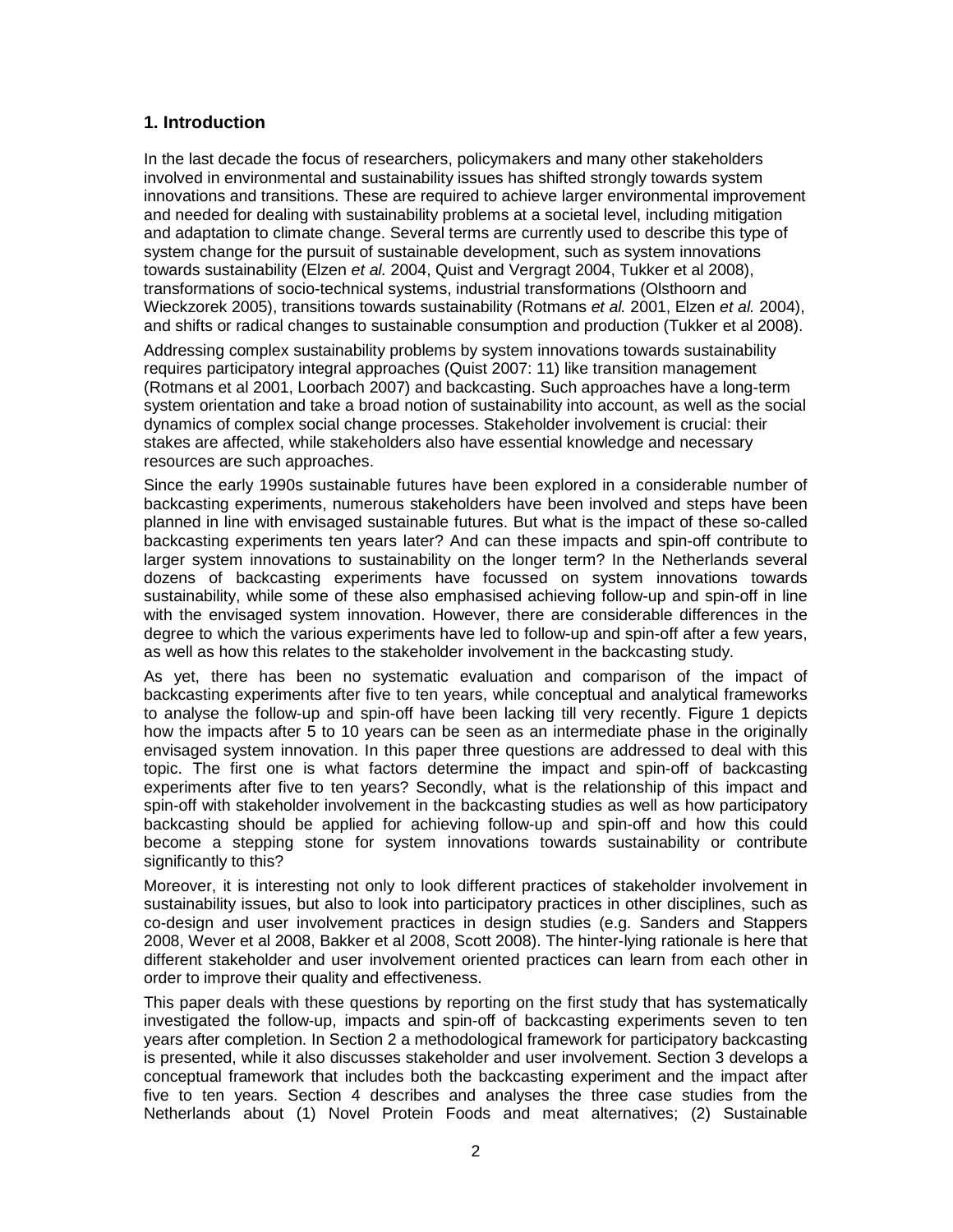Households and Nutrition; and (3) Multiple Sustainable Land-use in rural areas. Conclusions are drawn in Section 5 whereas Section 6 gets back to the stakeholder and user involvement and relates this to co-design and user involvement practices in design. Finally, Section 7 discusses recommendations and provides some system innovation theoretical reflections.



**Figure 1 The backcasting experiment, its impact after 5-10 years and on the long-term.** 

# **2. Backcasting for sustainability: a methodological framework**

## **2.1 Methodological framework**

Backcasting was proposed in the 1970s in energy studies (e.g. Lovins 1977, Robinson 1982) and later also applied to sustainability planning (e.g. Robinson 1990) and to sustainable organisations (Holmberg 1998). Since the early 1990s it has developed into a participatory approach, especially in the Netherlands (Quist and Vergragt 2006), Canada (Robinson 2003) and Sweden (Holmberg 1998, Carlson-Kanyama et al 2006), the former also focussing on implementation and generating follow-up activities that contribute to bringing about the generated desirable sustainable futures. In the Netherlands participatory backcasting was for instance applied at the Sustainable Technology Development Programme (Weaver et al. 2000), the 'Strategies towards the Sustainable Household (SusHouse)' (Quist et al. 2001, Green and Vergragt 2002), the COOL project dealing with options preventing climate change (Van de Kerkhof 2004), sustainable industrial paint chains (Partidario 2002), livestock breeding research (Grin et al. 2004) and in education (Quist et al. 2006).

An overview of the development of backcasting has been provided elsewhere (Quist and Vergragt 2006, Quist 2007). These reviews have shown that there is a considerable variety in backcasting approaches and how they are turned into methodologies. Variety can be found in if and how stakeholder participation has been organised and what kind of methods have been applied within a backcasting framework and the kinds of topics that have been dealt with, on what scale and the number of steps that are distinguished. Therefore, four different backcasting approaches and their frameworks have been analysed and compared in order to develop a more comprehensive framework (Quist 2007: 24-30). The selected approaches were the sustainability backcasting approach developed by John Robinson (1990), the backcasting approach of The Natural Step, as reported by Holmberg and Robèrt (Holmberg 1998, Holmberg and Robèrt 2000), the backcasting approach applied at the Dutch STD programme (Weaver et al 2000, Aarts 2000, Vergragt 2005) and the one applied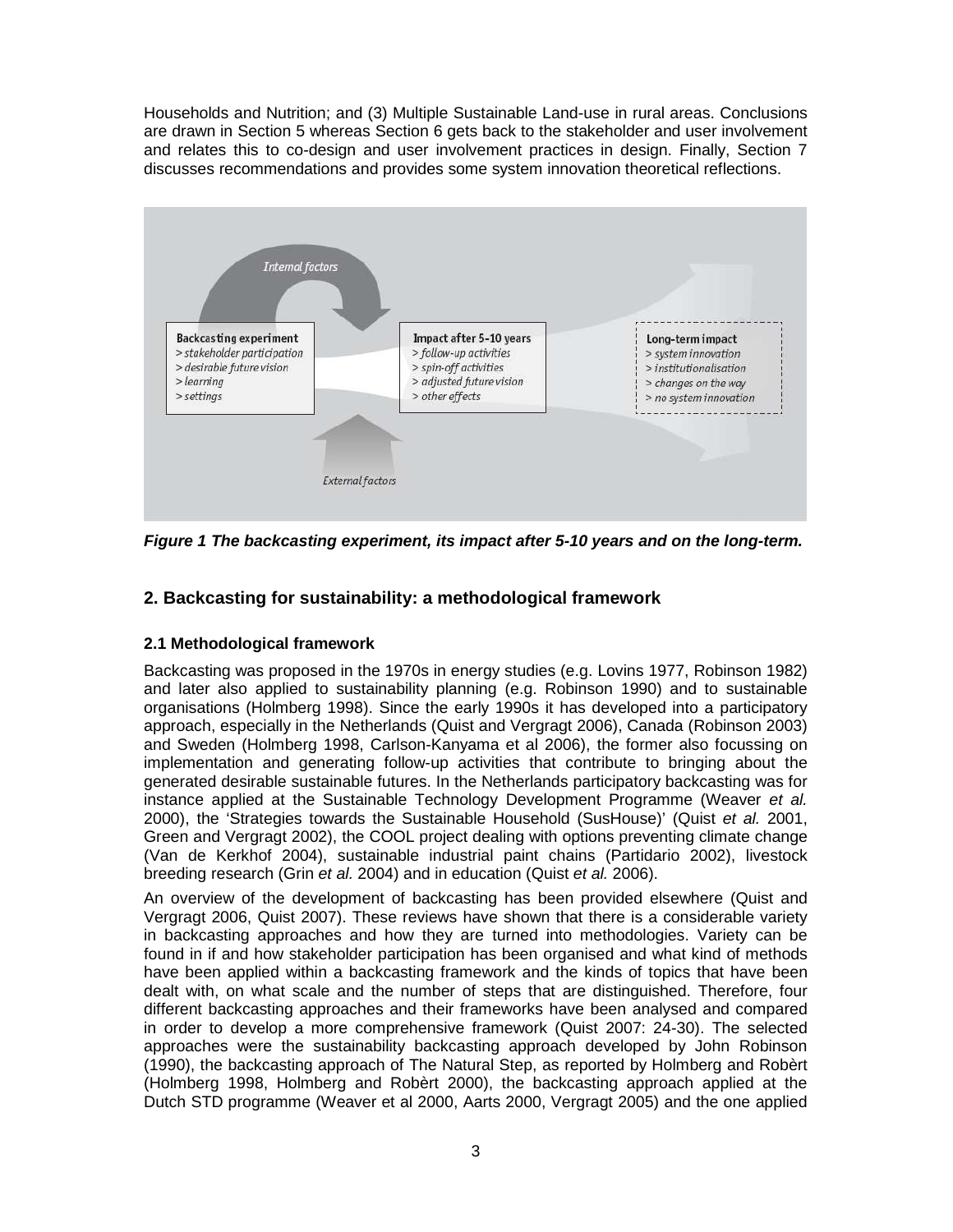in the international so-called SusHouse (Sustainable Households) project (Quist et al 2001, Green and Vergragt 2002, Vergragt 2005). Using the four approaches as a starting point, a more comprehensive methodological framework for participatory backcasting could be developed (Quist 2007), which is depicted in Figure 2.

| STEP <sub>3</sub> :<br>STEP <sub>4</sub> :<br>STEP <sub>5</sub> :<br>Backcasting<br>Embed results and<br>Elaborate future |
|---------------------------------------------------------------------------------------------------------------------------|
| alternative & define<br>analysis<br>agenda & stimulate<br>follow-up agenda<br>follow-up                                   |
|                                                                                                                           |

**Figure 2 A methodological framework for participatory backcasting (Quist 2007)** 

The developed framework consists of five steps (that allow for iteration and moving forth and back between steps) and the outline of a toolkit containing four groups of methods and tools: (1) participatory tools; (2) design tools; (3) analytical tools, and; (4) management, coordination and communication tools. The backcasting approach reflected by the framework is not only inter-disciplinary (combining and integrating tools, methods and results from different disciplines), but also trans-disciplinary (through the involvement of stakeholders).

The framework also distinguishes three types of demands: normative demands, process demands and knowledge demands. Normative demands reflect the goals requirements for the future vision. Process demands are requirements for stakeholder involvement and their level of influence in how issues, problems and potential solutions are framed and decided upon in the backcasting study. Knowledge demands are needed to deal properly with transdisciplinary as well as contextualised stakeholder knowledge and how to evaluate that.

In addition, different goals can be distinguished in backcasting studies, which may relate to process aspects, content aspects or both. In general stakeholder heterogeneity is high, which usually achieved by involving stakeholders from different societal groups that should include business, research, government as well as the wider public and public interest groups. Despite the fact that the steps are presented in a linear fashion, iteration of steps and moving forward and backward between steps is possible and in fact likely to occur.

Finally, three key concepts can be identified in participatory backcasting (Quist 2007): (1) desirable futures, also called future visions, (2) stakeholder participation, and (3) learning by stakeholders. The next section focuses on stakeholder involvement before moving to developing a conceptual framework.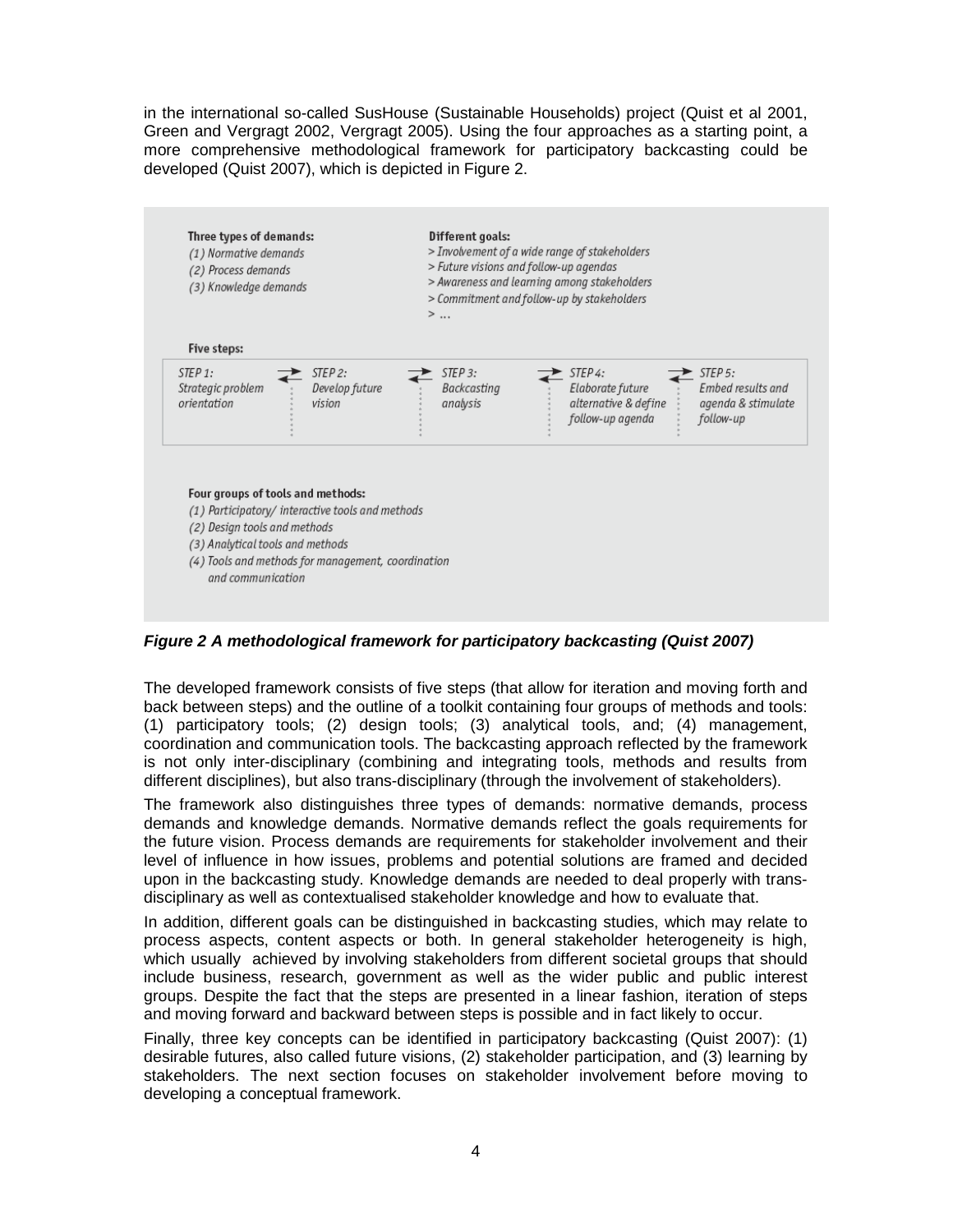#### **2.2 Stakeholder involvement**

Already the Brundtland report (WCED 1987) has called for sustainable development as a broad participatory process including bottom-up participation by citizens. Stakeholder involvement is a necessity, as sustainable development requires knowledge, support and actions from many actors in all societal groups like business, government, research, public interest groups and the general public, while the impact may affect them too.

A well-known definition of a stakeholder has been provided by Freeman (1984) in the field of strategic management (for a recent review see Freeman and McVea 2005). Freeman (1984: 5) defined stakeholders as "…any group or individual who is affected by or can be affect the achievement of an organisation's objectives". Although various other definitions can be found, the definition by Freeman can easily be reformulated in such a way that it can be used in other fields and contexts. A more general version of the definition could be the following: a stakeholder can be defined as an individual, organisation, group of individuals, or group of organisations that can affect or be affected by a certain topic (theme, decision, or achievement of an objective). For some discussions on stakeholders and sustainability issues, see elsewhere (e.g. Van de Kerkhof 2004: 20, Van Asselt M, Rijkens-Klomp N 2002).

Van de Kerkhof (2004: 26-27) has provided three major arguments for stakeholder involvement in (public) decision-making: (1) increased legitimacy of the decision, as more stakeholders have been involved; (2) Increased accountability, as the stakeholders involved have become co-responsible for the decision and related activities and action plans, (3) increased richness of the process, due to the input a wider range of viewpoints, interests, information and expertise about the topic under consideration. She continues (2004: 27-31) that stakeholder participation in science can contribute positively to dealing with uncertainties, contextualisation of knowledge and also for structuring and defining complex unstructured societal problems.

In the case of sustainability problems and system innovations towards sustainability, I would like to add that (1) stakeholders are experts in their own field and that this expertise is necessary for structuring the problem and finding possible solutions, (2) stakeholders may not only support to outcomes, thus provide legitimacy, but are also needed and indispensable for putting solutions into practice, as many system innovations towards sustainability require active contributions from government, companies, research bodies and public interest groups.

| Degree of     | In policy-making                                      | In science                                                    |
|---------------|-------------------------------------------------------|---------------------------------------------------------------|
| participation | (Arnstein 1969)                                       | (Mayer 1997)                                                  |
| High          | Stakeholder control<br>Delegated power<br>Partnership | Mutual learning<br>Co-production of knowledge<br>Coordination |
| Moderate      | <b>Placation</b><br>Consultation                      | Mediation<br>Anticipation<br>Consultation                     |
| Low           | Information<br>Therapy<br>Manipulation                | Information                                                   |

#### **Table 1 Degrees of participation (based on Van de Kerkhof 2004: 44)**

Different degrees of participation can be distinguished. Van de Kerkhof has distinguished high, moderate and low degrees of stakeholder participation, building on the accounts by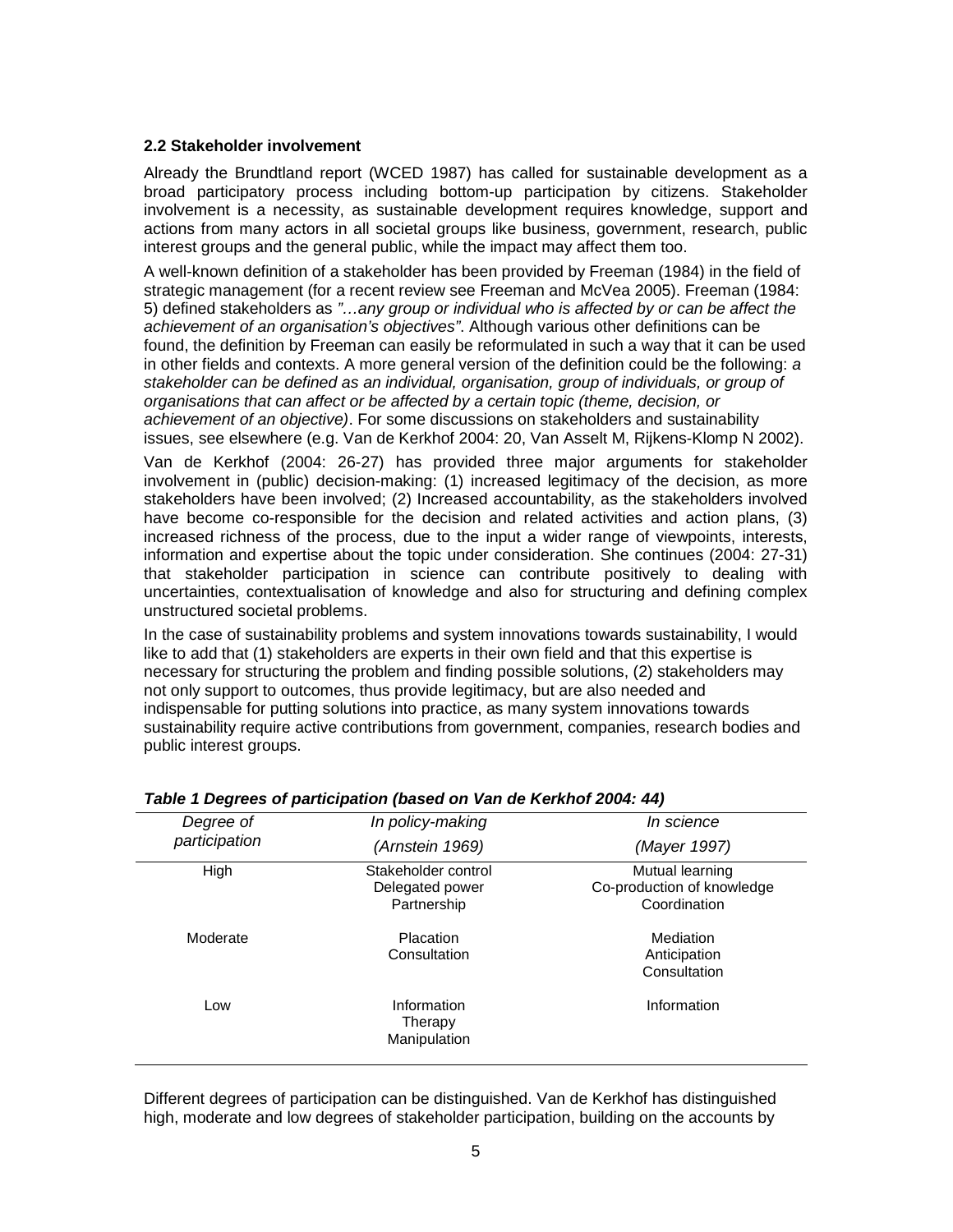Arnstein (1969) for participation in policy-making and by Mayer (1997) on participation in science (as shown in Table 1). However, this scheme is especially about the degree of influence in a rather formalised way, whereas other dimensions like the type of involvement and the intensity of involvement might be relevant too (Quist 2007). In addition, different groups may have different levels of influence.

# **3. Conceptual framework and research methodology**

## **3.1 Introducing the framework**

A backcasting experiment is defined here as the (project) activity (or various related projects), in which backcasting is applied explicitly, and in which a range of stakeholders is involved. A backcasting experiment thus always includes stakeholder participation. If there is no stakeholder involvement, the term backcasting study is preferred. A backcasting experiment may thus consist of a single project, but also of several successive or parallel projects.

In order to conceptualise the backcasting experiment as well as its impact, spin-off and other effects after 5-10 years, an extensive literature review has been conducted on which has been reported elsewhere (Quist 2007). It appeared that no single theory or model could be found that would incorporate all relevant aspects of both the backcasting experiment and its follow-up and spin-off. However, the following findings (Quist 2007) could be derived from this literature review, which bring together a number of relevant insights from various theories and models, which are used for developing a conceptual framework in the next subsection:

- Broad stakeholder participation can help increase legitimacy and accountability, structure complex unstructured problems like sustainability problems, broaden issues with a range of aspects and values and increase support and involvement (also in follow-up).
- New emerging future visions can become guiding images shared by groups of stakeholders that provide guidance and orientation to the supporting stakeholders in line with the future vision in a process of diffusion and further elaboration of the vision.
- Emerging visions face competition from other emerging visions and their supporters, as well as from the regular dominant vision supported by vested interests and actors.
- Visions may have strong normative and ethical assumptions and be generated deliberatively by groups of stakeholders.
- (Higher order) learning may encourage actors to reformulate problem definitions and shift their preferred ways and approaches to dealing with a certain problem. Increased insight into the values and views of other stakeholders may be another result.
- Both the way the backcasting has been applied and the organisational settings of the backcasting experiment are likely to affect the nature and degree of follow-up.
- Network theories provide a promising way for analysing follow-up and spin-off activities.
- Successful networks around follow-up and spin-off activities may lead to instances of institutionalisation in which institutions change, as well as to instances of institutional resistance from vested interests and backing actors who feel threatened.

## **3.2 A conceptual framework for backcasting and its impact**

Figure 3 gives a more detailed view on the backcasting experiment and its follow-up and spin-off after 5 to 10 years. It also shows various elements in both phases, which make up the conceptual framework. The proposed conceptual framework as shown in Figure 3 comprises thus (i) the backcasting experiment and (ii) the follow-up and spin-off after five to ten years. The backcasting experiment addresses the sustainability problems that cannot be solved through incremental changes. The socio-technical system in which both phases occur can be defined differently, depending on the sustainability problem(s) targeted; it can be a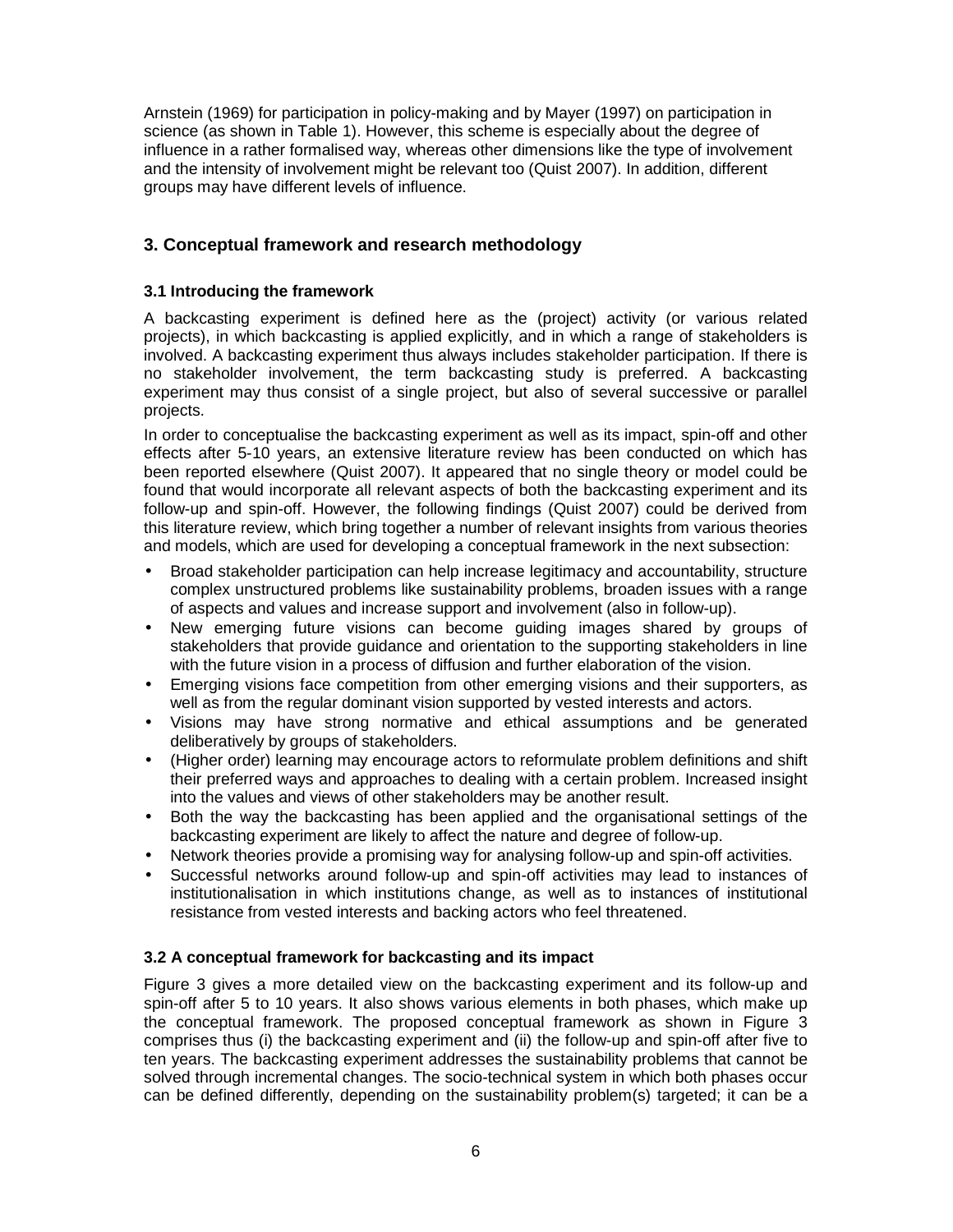production and consumption system, an entire geographical region, or an industry. Both phases are conceptualised by building blocks (Quist 2007) that are described below.

As mentioned above, no single comprehensive theory or model has been found so far that would include all relevant aspects of both the backcasting experiment and its spin-off phase. This necessitates composing a framework elaborating upon building blocks from a heterogeneous set of models and theories. As a consequence the backcasting experiment phase can be seen as consisting of four building blocks: (1) stakeholder participation, (2) future visions, (3) learning, and (4) settings and methodological aspects. The building blocks are based on various theories about actor and stakeholder participation, the Leitbild concept from German sociology of technology, theories about higher order learning and the methodological framework for backcasting, respectively. The building block **participation** includes various aspects derived from a number of actor and stakeholder participation theories, including stakeholder heterogeneity, stakeholder influence and the degree of involvement. The building block **future visions** includes the aspects 'guidance' (where to go) and 'orientation' (what to do), which are derived from the Leitbild concept (Dierkes et al 1996, see also Grin 2000), while the aspect 'competing visions' has been added (see also Berkhout 2006 and Smith et al 2005). The building block **learning** emphasises higher order learning by actors in line with Brown et al (2003) and includes shifts in (i) problem definitions, perceived solutions and principal approaches to dealing with the problems at the level of individual actors, as well as joint and congruent learning at the level of groups of stakeholders. Whereas joint learning refers to consensus and joint opinions, congruent learning reflects non-conflicting issues. The building block on **settings and methodological aspects** comprises various aspects reflecting how the participatory backcasting approach has been applied based on the developed methodological framework, as well as aspects covering the settings (Quist 2007).

The follow-up and spin-off phase can be seen of consisting of three building blocks: (1) network formation, (2) future visions (3) institutionalisation. The building block **network formation** is based on industrial network theory proposed by Håkansson's (1987, 1989) and contains the aspects 'activities', 'actors' and 'resources'. Like in the phase of the backcasting experiment the building block **future visions** comprises the aspects 'guidance', 'orientation' and 'competing visions' in the same way as in the phase of the backcasting experiment. The building block **institutionalisation** uses institutional theory (e.g. Oliver 1996, Scott 2001). 'Institutionalisation' reflects changes in institutions and rules, whereas the aspect 'institutional resistance' is resistance from vested interests and institutions and the actors backing them.

The conceptual framework also proposes **internal factors** and **external factors** that both exert influence on the emergence of follow-up and spin-off. Internal factors are characteristics of the backcasting experiment. External factors are exerted by the sociotechnical system and its context, which surround the backcasting experiment and its followup and spin-off. The socio-technical system 'enters' the backcasting experiment through the participating stakeholders, but at the same time the backcasting experiment is to some extent an organised, albeit rather isolated space for experimentation within the sociotechnical system. The context of the socio-technical system consists of other sectors and socio-technical systems in the Netherlands, as well as abroad. Internal factors and external factors can have both a positive (enabling) and a negative (constraining) influence on followup and spin-off. Four domains are distinguished in which follow-up and spin-off may occur and are shown in Figure 3: (1) research, (2) business, (3) government, and (4) the public domain that includes public interest groups as well as the wider public.

Finally, the broad arrow in Figure 3, which connects the backcasting experiment and the follow-up and spin-off after five to ten years, depicts the process in which stakeholders are attracted to the future vision and the agenda generated in the backcasting experiment, and start turning them into action and activities that result in 'spin-off and follow-up'.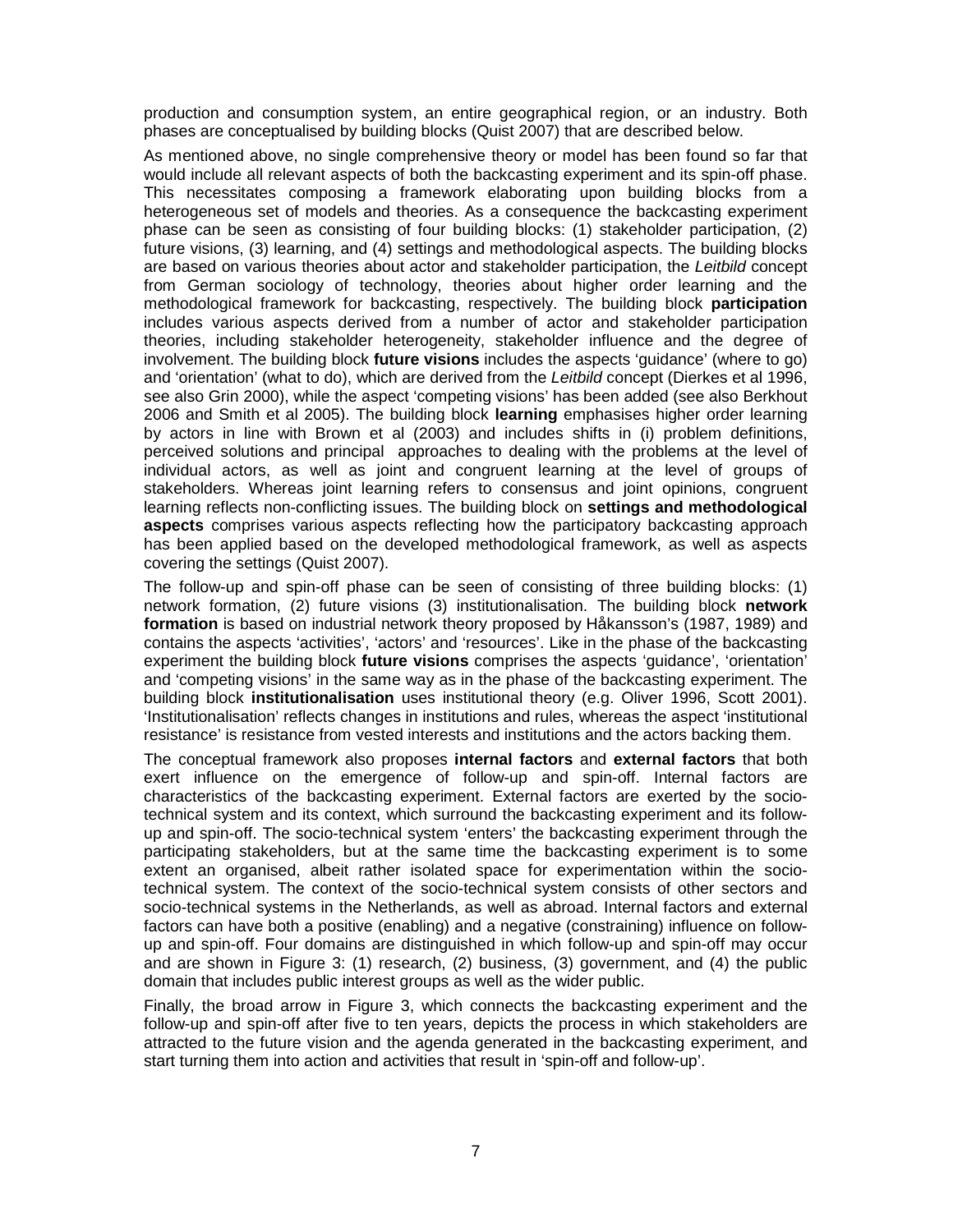

**Figure 3 The conceptual framework for the backcasting experiment and its impact**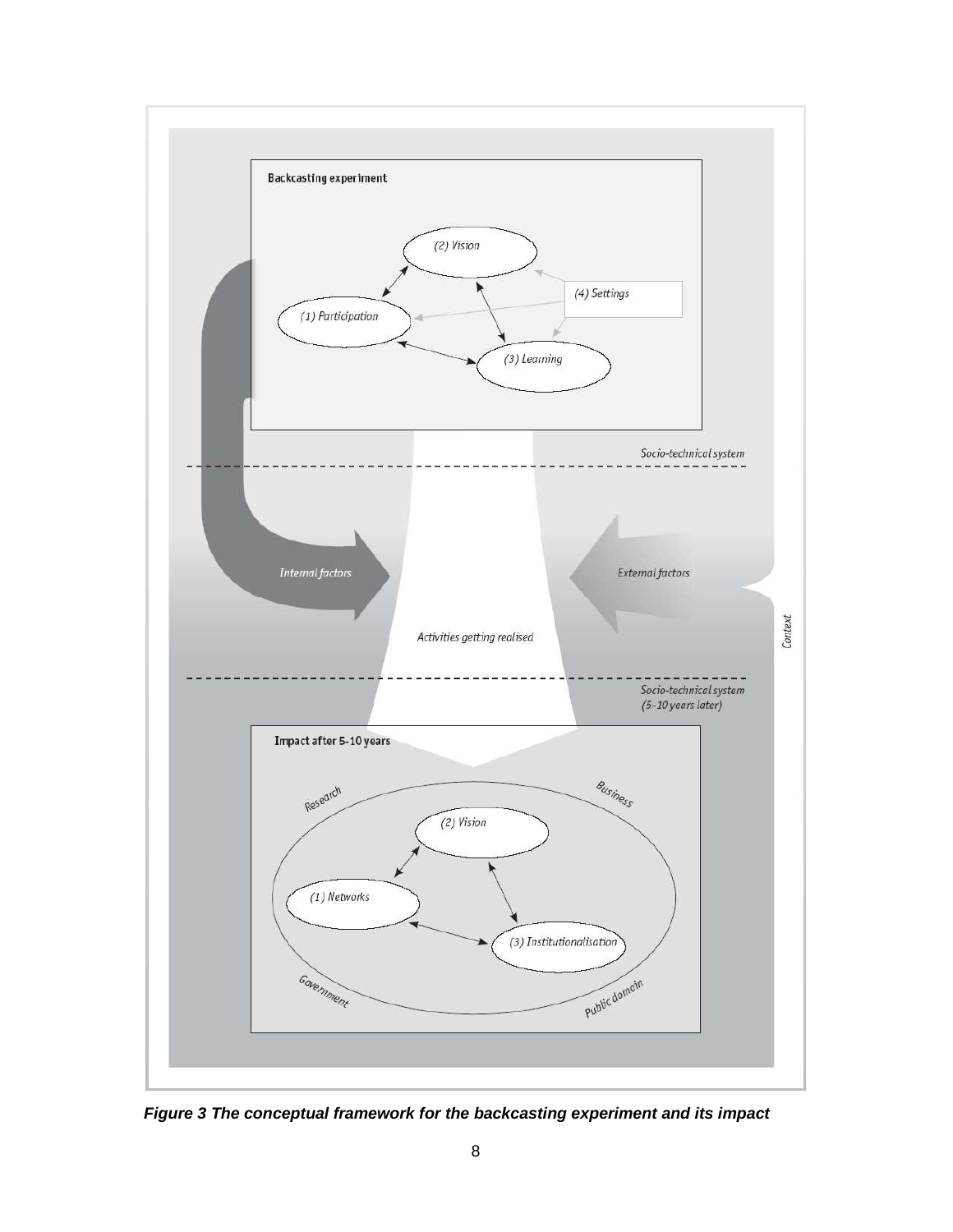### **3.3 Research methodology**

An empirical ex-post case study approach has been applied to evaluate the three cases. The cases were studied through: (i) through the use of (internal) documents and reports from the backcasting experiment and included various internet sources; (ii) the use of (internal) documents and reports from follow-up activities and other spin-offs including internet sources; (iii) 10-15 semi-structured in-depth *interviews* for each case (mostly face-to-face, sometimes by telephone) with key persons covering the four domains, as well as numerous briefer telephonic contacts. Interviewees had been involved in either the backcasting experiment, or in follow-up and spin-off activities, or in both. Starting point for interviewee identification was available case material, while interviewees were also asked about other key persons relevant to be interviewed. A more detailed description of cases and analyses can be found elsewhere (Quist 2007).

## **4 Case results and case comparison**

## **4.1 Three cases**

Three case studies have been conducted, each consisting of a completed backcasting experiment and its follow-up and spin-off after five to ten years. The first was the Novel Protein Foods (NPF) case, which focused on sustainable and attractive meat alternatives and which envisioned a system innovation in which a substantial share of meat and meat products is replaced by protein foods from non-animal sources. The second was the Sustainable Household Nutrition (SHN) case. The third was the Multiple Sustainable Landuse (MSL) case, which dealt with function integration in rural areas involving agriculture and other functions related to landscape, nature, recreation, water production and water management. The NPF case and the MSL cases were based on backcasting experiments that were conducted from 1993 to 1997 at the Dutch governmental Sustainable Technology Programme (STD). The SHN backcasting experiment was conducted between 1998 and 2000 as part of the international project on 'Strategies towards the Sustainable Household (SusHouse)'.

While all cases relate to the food production and consumption system in the Netherlands, each case focuses on a different socio-technical system with different characteristics. The NPF case focuses on a production and consumption system of protein foods, which includes meat alternatives, meat and meat products, and in which food companies are the central players. The SHN case views food consumption and production from the viewpoint of households and consumers. Finally, the MSL case focuses on a regional system in which the agricultural function was integrated with other functions and as a consequence spatial planning aspects are important. More details are provided elsewhere (Quist 2007).

## **4.2 Case results: spin-off and impact after ten years**

With regard to the extent of follow-up and spin-off after five to ten years the cases also showed strongly different outcomes, as shown in Table 1. The SHN case showed very limited follow-up and spin-off. By contrast, the MSL case and the NPF case showed considerable follow-up and spin-off across the four societal domains distinguished, as well as instances of institutionalisation. Some aspects are summarised in Table 2.

For the SHN case it was found that spin-off attempts were undertaken, but that submitted proposals were not approved. As a consequence, visions did not keep supporting networks and faded away.

With regard to the NPF case a large multidisciplinary research program entitled Profetas (Aiking et al 2006) was initiated involving several relevant Dutch food companies, while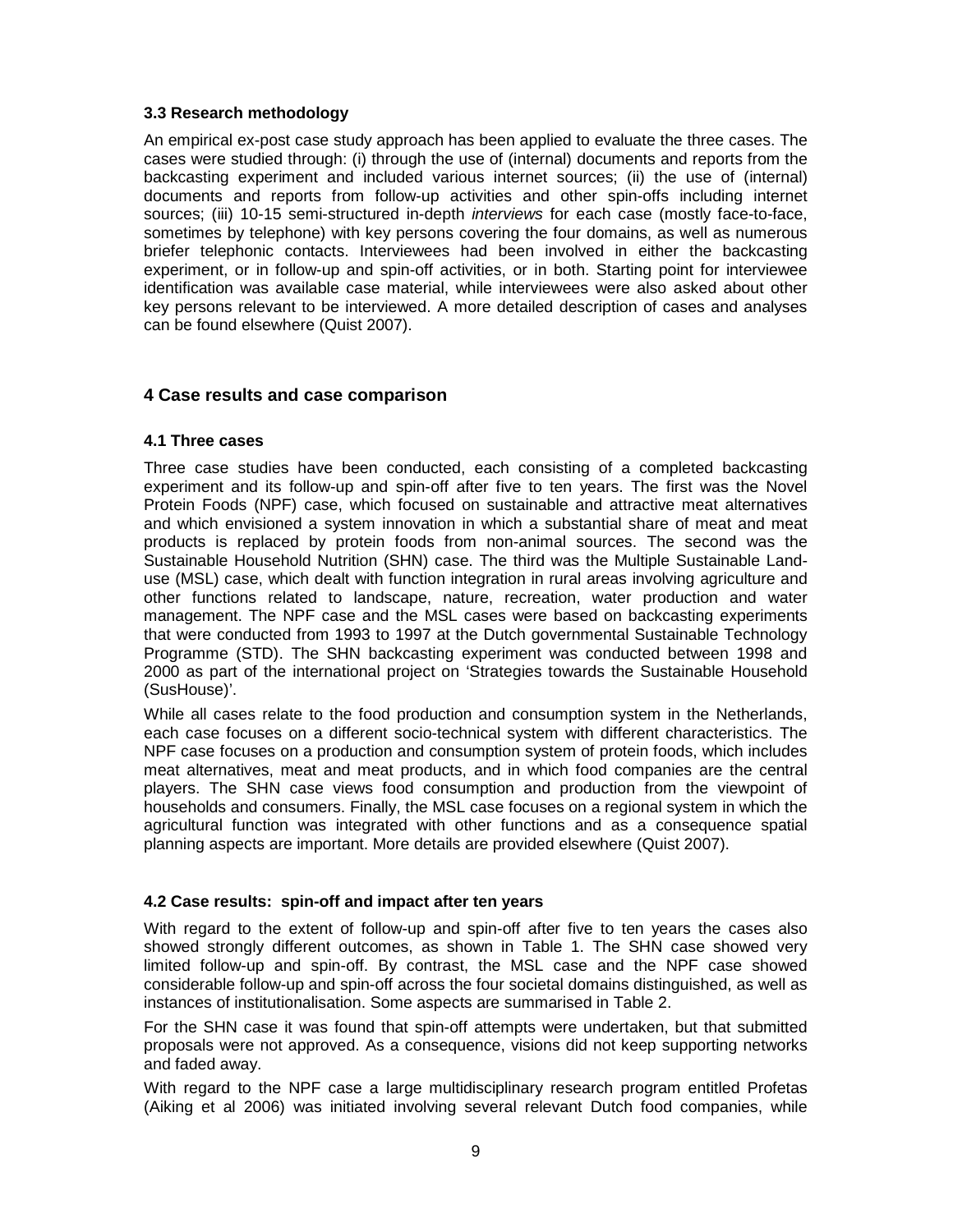funding was provided by research councils, companies and the Ministry of Agriculture. In addition, related R&D activities involving companies and research bodies were initiated too, while SME's in the field of vegetarian protein foods extended their activities and market share too. Furthermore, vegetarian protein foods became the topic of policy-making at the Ministry of the Environment as part of sustainable consumption policies as well as at the Ministry of Agriculture, while environmental organisations became as a result more positive about meat alternatives and extended their activities on this topic. Vegetarian organisations used the NPF activities as a bandwagon for their own agenda and activities.

In the MSL case a large follow-up research programme ran between 1999 and 2003 (Akkerman et al 2003), involving research, policy, business and ngo actors; the programme focused on imitating and demonstrating multiple sustainable land-use in the region of Winterswijk. A related policy and implementation programme was led by regional authorities, while also various spin-off activities of both programs could be found. MSL participatory vision development was replicated in other regions where multiple sustainable land-use was seen as a major development option.

The emphasis of follow-up and spin-off was in both the MSL and NPF cases especially in the research domain, whereas in the NPF case considerable follow-up also occurred in the business domain. Both cases also showed instances of initial institutionalisation. In both the MSL case and the NPF case visions provided guidance and orientation and were still clearly around and in the mindset of actors involved, though at the same time competing visions were around. Furthermore, nearly all activities in the MSL and NPF cases involved often actors from more than one domain. It is possible to cluster follow-up and spin-off activities into groups of activities that relate to shared adjustment in the future vision. All clusters included actors from the backcasting experiment, as well as newly mobilised actors. The main share of financial resources at follow-up and spin-off activities in all domains involved government funding and budgets. In the NPF case a second major source of mobilised resources involved investments by companies for R&D, product development and market introduction. External factors were of influence too, but are dealt with in 4.4.

|                                                  | <b>NPF</b>                                       | <b>SHN</b>                               | MSL                                                                  |
|--------------------------------------------------|--------------------------------------------------|------------------------------------------|----------------------------------------------------------------------|
| 1. Networks: activities,<br>actors, resources    | Clusters of networks<br>in all four domains      | Very limited,<br>attempts not<br>granted | MSL program,<br>replication in other<br>areas, no NL network         |
| 2. Vision: guidance,<br>orientation, competition | Core guides, but<br>decentralised<br>adjustments | Visions faded<br>away                    | Vision lives on in the<br>region, new MSL vision:<br>also elsewhere. |
| 3. Institutionalisation                          | Is starting                                      | No.                                      | Is starting                                                          |
| 4. External factors<br>(case specific)           | Important                                        | Not important                            | Important                                                            |

**Table 2 Comparing some impact results of the three cases** 

#### **4.3 Case results: backcasting experiment and stakeholder involvement**

All three backcasting experiments involved a wide range of stakeholders, developed one or several desirable future visions, proposed follow-up activities and action agendas and induced higher order learning among participating stakeholders. Higher order learning occurred on the topics under study in the backcasting experiments, as well as on the backcasting approach itself. Follow-up agendas included R&D-activities, strategy development, policy recommendations and short-term proposals.

Despite these similarities, the three backcasting experiments varied considerably in terms of stakeholder influence, the degree of stakeholder involvement, whether a vision champion and institutional protection emerged, whether other types of participation than the capacity to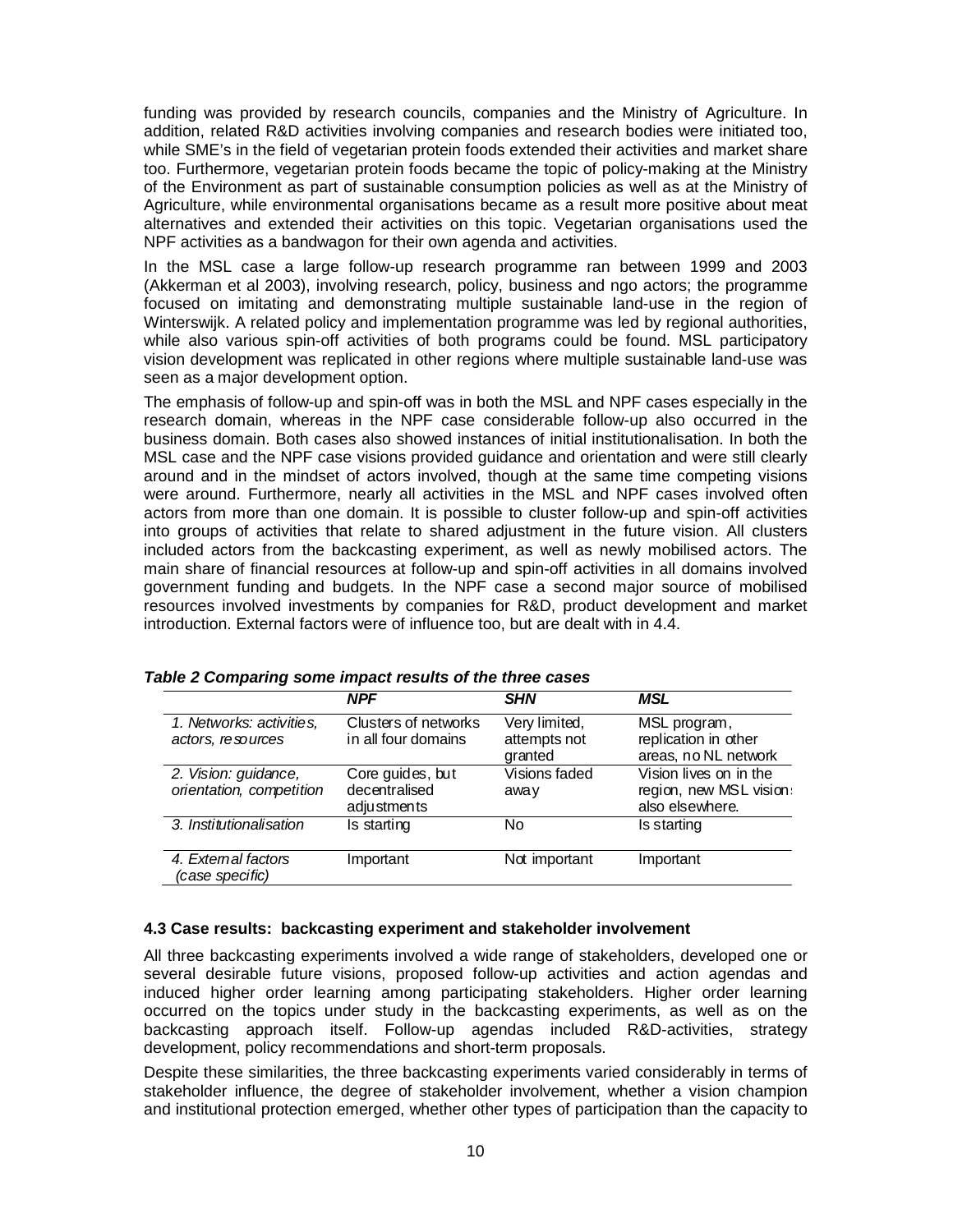participate were mobilised (e.g. co-funding or providing additional capacity, knowledge, or otherwise). There are also differences in joint and congruent learning at the level of groups of actors. Table 3 provides an overview of some stakeholder and learning aspects.

With regard to stakeholder and user or consumer involvement, the SHN backcasting experiment included an initial round of face-to-face interviews, two stakeholder workshops, an intermediate round of written feed back on constructed visions and three focus groups to evaluate the consumer aspects and attractiveness of the generated visions. The NPF backcasting experiment included a limited number of expert and stakeholder interviews in the beginning, large involvement of different research stakeholders in different phases of the experiment, as most research was commissioned to research groups, consumer research, a high level advisory board in which funding ministries and companies were involved, a series of three stakeholder dialogue workshops focusing on social and consumer aspects and intensive stakeholder communication by the project team. The MSL backcasting experiment had similar kinds of stakeholder involvement, though it can be mentioned that early stakeholder involvement was broader, while there was no end-user or consumer involvement as the focus was on land-use at the regional level.

|                              | NPF case           | <b>SHN</b> case      | MSL case           |
|------------------------------|--------------------|----------------------|--------------------|
| <b>Participation:</b>        |                    |                      |                    |
| - Number of individuals      | $100 - 150$        | $40 - 50$            | $100 - 150$        |
| - Number of stakeholders     | $50 - 60$          | $20 - 30$            | $50 - 60$          |
| - Heterogeneity              | Hiah               | High                 | High               |
| - Degree of involvement      | Varying            | Low                  | Varying            |
| - Type of involvement        | Funding & capacity | Limited capacity     | Funding & capacity |
| - Degree of influence (on    | Moderate-Low,      | High                 | Moderate-Low,      |
| content)                     | small group High   |                      | small groups High  |
| User involvement             | Consumer research  | Citizen focus groups |                    |
| <b>Higher order learning</b> |                    |                      |                    |
| on the topic                 |                    |                      |                    |
| - Individual actors          | Yes                | Yes                  | Yes                |
| - Group level                | Yes                | No                   | Yes                |

**Table 3 Some stakeholder participation, user involvement and learning results** 

As a consequence, it is interesting to look in a more detailed way to these differences, in particular to stakeholder related aspects. Table 3 summarises the results of the three cases with respect to stakeholder participation and learning. To start with, the number of participating stakeholders and individuals was considerably higher in both the MSL case and the NPF case than in the SHN case. With regard to stakeholder participation, the degree of heterogeneity was high in all three cases. This means that in each backcasting experiment stakeholders from all four distinguished societal groups (research, business, government, and public interest groups and the wider public) were actively involved.

Table 3 also shows that the degree of involvement was low in the SHN case, while it varied across different groups in both the NPF case and the MSL case. In the latter two cases especially research parties, to which most research in the latter two backcasting experiments was commissioned, showed high degrees of involvement. As far as the types of involvement are concerned, stakeholders involved in the SHN case provided only the capacity to attend two stakeholder workshops. In the MSL case and the NPF case various stakeholders were willing to provide co-funding and substantial capacity for contributing to the activities (more than meetings, workshops, etc), including additional research capacity.

In all three backcasting experiments stakeholders had no or very limited influence on the process. In all three cases the process was designed and managed by the organisers of the backcasting experiment. With regard to the influence the stakeholders had on the content, there is again a difference between the MSL and the NPF case, on the one hand, and the SHN case on the other hand. In the latter case stakeholders had a high degree of influence.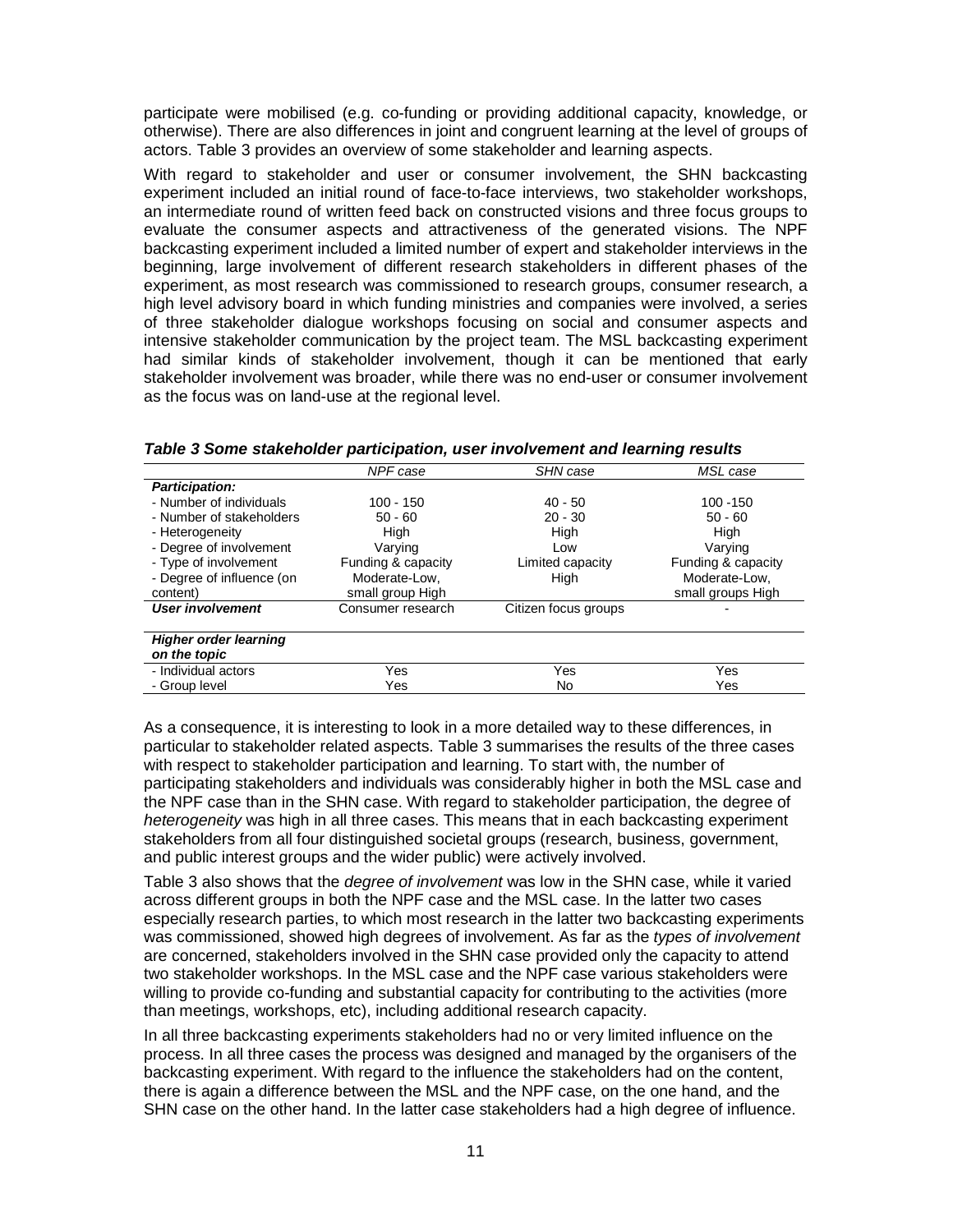To a large extent this influence was exerted through two stakeholder workshops in which content was generated for scenario construction, scenario assessments and backcasting analysis, as well as for defining and elaborating concrete follow-up proposals and a follow-up action agenda. A majority of participating stakeholders in the MSL case and the NPF case had only low to moderate degrees of influence on the content. In general, they had to work with what was decided and done before they came on board.

However, at particular moments in the NPF case and the MSL case a limited and carefully selected group of stakeholders could exert a high degree of influence. In the NPF backcasting experiment this was the case in six initial interviews and the related meeting that involved a small number of high level stakeholders including technological experts and R&D directors. After this there were no major changes with regard to the course and scope until the end of the backcasting experiment on NPFs. However, within this scope and focus, there was considerable influence from the multidisciplinary group of researchers from 9 research organisations and the project team appointed by the hosting STD programme.

In the MSL backcasting experiment four such key moments can be identified. The first one was during the workshops in the nutrition domain analysis, in which the MSL option emerged and received support from the attending stakeholders. The second moment was when a limited number of stakeholders was interviewed, after which it was decided at the STD office to select the Winterswijk region for a pilot. The third moment was when two rounds of interviews took place with selected stakeholders from the Winterswijk region, whose feedback was used to elaborate the future vision for the region. The fourth was when the stakeholders in the steering group of the MSL backcasting experiment decided to continue, which was the starting point of the MSL Winterswijk programme.

Higher order learning has been analysed with respect to three types of shifts (that are interrelated) following Brown et al 2003). These are (1) shifts in framing major problems and of perceived solutions by specific actors; (2) shifts in the principal approaches to solving these problems and in shifting priorities by specific actors; and (3) joint learning, shifts in congruence and joint opinions in any of the issues related to the previous shifts or shifts in the relationships among the participants. In this comparison I combine the first and second types of shifts, as they both concern higher order learning at the level of individual actors. By contrast, the third type of shift reflects higher order learning at the group level.

In all three cases higher order learning on the topic and higher order learning on the approach could be observed. Higher order learning on the topic has been more substantial in the MSL case and the NPF case than in the SHN case in terms of instances and the range of aspects. In addition, the SHN case showed no higher order learning at the group level, whereas both the MSL case and NPF case show instances of learning at the group level. Learning in the SHN case was also of a different nature; in the SHN case higher order learning was (partly) the result of comparing the three future visions. In the other two cases, the emphasis was on higher order learning with regard to the proposed solution (reflected in the envisaged sustainable system innovation), as well as reframing the sustainability problem underlying the proposed solution and the principal approach to the sustainability problem.

## **4.4 Case comparison**

Our next interest is in identifying factors of backcasting experiments that may enable or constrain follow-up and spin-off. So, by comparing the differences between on the one hand the NPF case and the MSL case, and on the other hand the SHN case, factors may be found that affect the degree of follow-up and spin-off and can be seen as internal factors of the backcasting experiment.

#### **Table 4 Differences between cases with and without significant follow-up**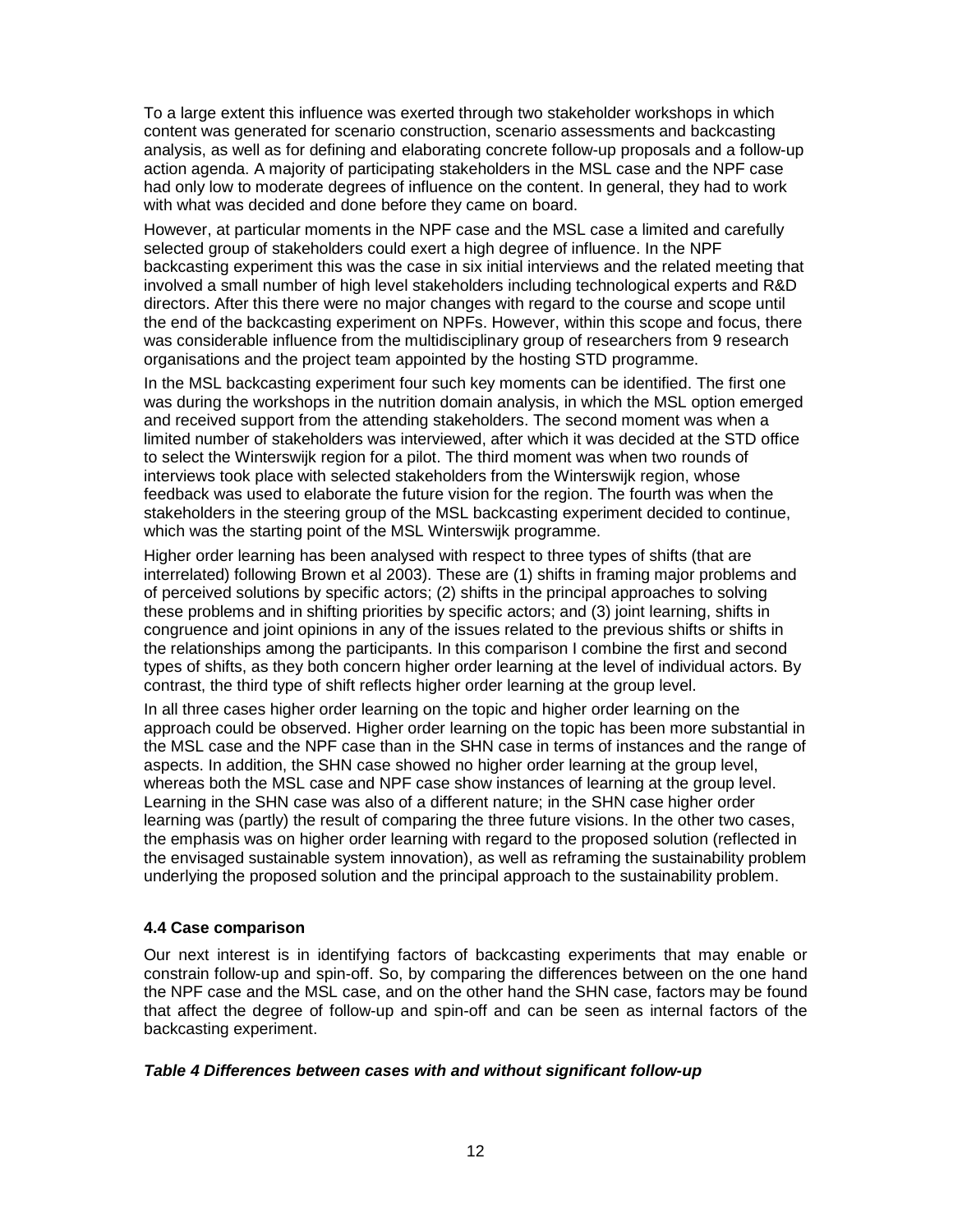| MSL case & NPF case                                                          | <b>SHN</b> case                                 |
|------------------------------------------------------------------------------|-------------------------------------------------|
| High degrees of stakeholder involvement<br>among some groups of stakeholders | Only a low degree of stakeholder involvement    |
| Various types of stakeholder participation                                   | Only one type of stakeholder participation,     |
| including co-funding and substantial capacity                                | limited capacity for workshop attendance        |
| Limited (selected) groups of stakeholders                                    | All participating stakeholders have high levels |
| have high levels of influence                                                | of influence                                    |
| Single vision                                                                | Multiple visions                                |
| High degrees of guidance and orientation by                                  | Moderate degree of guidance and low degree of   |
| the vision                                                                   | orientation by the visions                      |
| Considerable budgets (around $\in$ 2 millions)                               | Limited budget (around € 200,000)               |
| Institutional protection                                                     | No institutional protection                     |
| Several vision champions                                                     | No vision champion                              |
| Strong focus on follow-up and                                                | Focus on academic methodology development;      |
| implementation                                                               | little focus on follow-up and implementation    |
| More instances of higher order learning on                                   | Moderate instances of higher order learning on  |
| the topic at the level of specific stakeholders                              | the topic at the level of specific stakeholders |
| Joint and congruent learning among groups                                    | No joint or congruent learning among groups of  |
| of stakeholders                                                              | stakeholders                                    |

The differences that were identified are listed in Table 4. Please note that some of these differences and the underlying factors may be related and interdependent.

|  | Table 5 Internal factors enabling and constraining the extent of follow-up |
|--|----------------------------------------------------------------------------|
|--|----------------------------------------------------------------------------|

| <b>Enabling internal factors</b>                                 | Constraining internal factors           |
|------------------------------------------------------------------|-----------------------------------------|
| High degree of stakeholder involvement                           |                                         |
| Diversity in types of stakeholder involvement                    | -                                       |
| Single vision backcasting experiment                             | Multiple visions backcasting experiment |
| High degrees of quidance and orientation of<br>the future vision |                                         |
| Institutional protection                                         |                                         |
| Presence of vision champions                                     |                                         |
| Strong focus on follow-up and<br>implementation                  | Strong focus on academic achievements   |
| Joint and congruent learning                                     |                                         |

## **5. Conclusions**

The **first** conclusion is that backcasting experiments involving various stakeholders from different societal domains can result in the development, exploration and analysis of desirable visions of the future that provide guidance (where to go) and orientation (what to do) to involved stakeholders; backcasting experiments can also lead to instances and processes of higher order learning among participating stakeholders and in the formulation of follow-up agendas.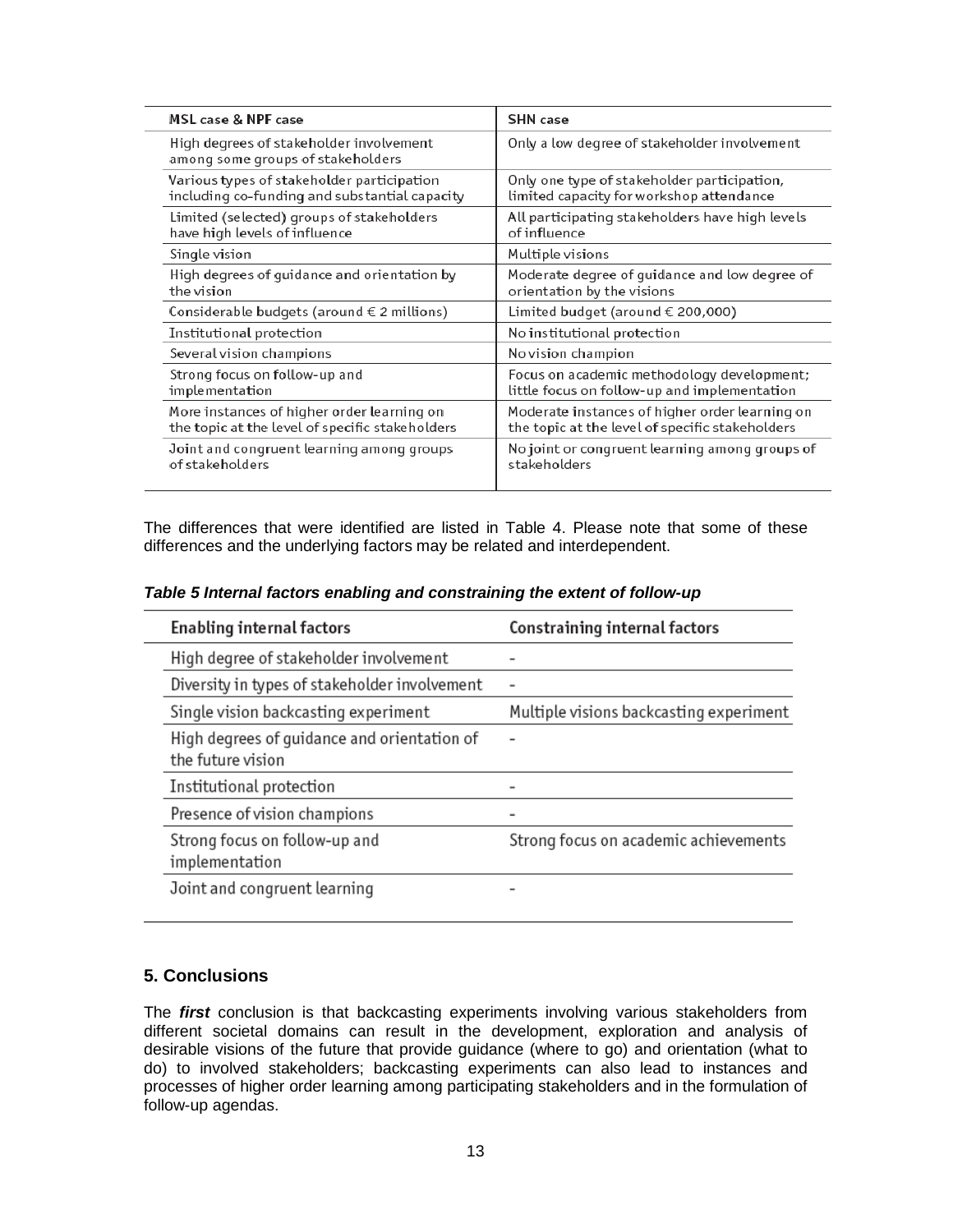The **second** conclusion is that this does not automatically lead to follow-up, spin-off and implementation in line with the vision and the follow-up agenda, but that this depends on various internal and external factors that can be both enabling and constraining.

Important enabling **internal factors**, relating to the backcasting experiment (see Table 4), are institutional protection by top level of participating stakeholders, the emergence of vision champions, a high degree of stakeholder involvement, other types of participation in addition to the capacity to participate like co-funding or substantial 'free' capacity, a strong focus on follow-up and spin-off, a single vision backcasting experiment, and high degrees of influence to key stakeholders. Constraining internal factors related to the backcasting experiment include a multiple vision backcasting experiment and a strong focus on academic achievements.

## **Table 6 'Generalised' enabling and constraining external factors**

## Enabling external factors

- > Entries of 'motivated' stakeholders, due to contingent or external factors
- > Presence of and access to government funding programmes
- > Contingent factors due to initiatives in the context (e.g. policy change by NWO board)

#### Constraining external factors

- > Exit of stakeholders due to contingent or external factors
- > Competition by other visions or proposals
- > Constraining influence by supranational organisations like EU and WTO

**External factors** can have a big influence on the emergence of follow-up, spin-off and wider effects. Furthermore, they are highly context-dependent and can also be highly contingent. This considerably complicates identifying more generic enabling and constraining factors that may have a wider relevance. Nevertheless, based on the cases, some 'generalised' external factors are proposed in Table 6.

The **third** conclusion is that the vision of the desirable future is relevant to follow-up and spin-off activities and provides high degrees of guidance (where to go) and orientation (what to do). Follow-up and spin-off activities are constituted by networks of actors that have been successful in mobilising sufficient resources for establishing the activities. Visions of the future at play in follow-up and spin-off show both stability and flexibility; visions co-evolve with networks in the sense that networks and actors are influenced and inspired by the visions, while networks and actors involved in follow-up and spin-off influence and adjust the vision too.

The **fourth** conclusion is that when substantial follow-up and spin-off occur after five to ten years, they still take place at the level of niche activities, or concern a set of niches in the four distinguished domains of research, business, government, and of public interest groups and the general public. This follow-up and spin-off comes along with first instances of broader impacts and institutionalisation. The niches have 'grown out' of the backcasting experiments and can be seen as first steps or stepping stones towards system innovations towards sustainability.

# **6 Stakeholder involvement revisited**

## **6.1 Stakeholder involvement and spin-off**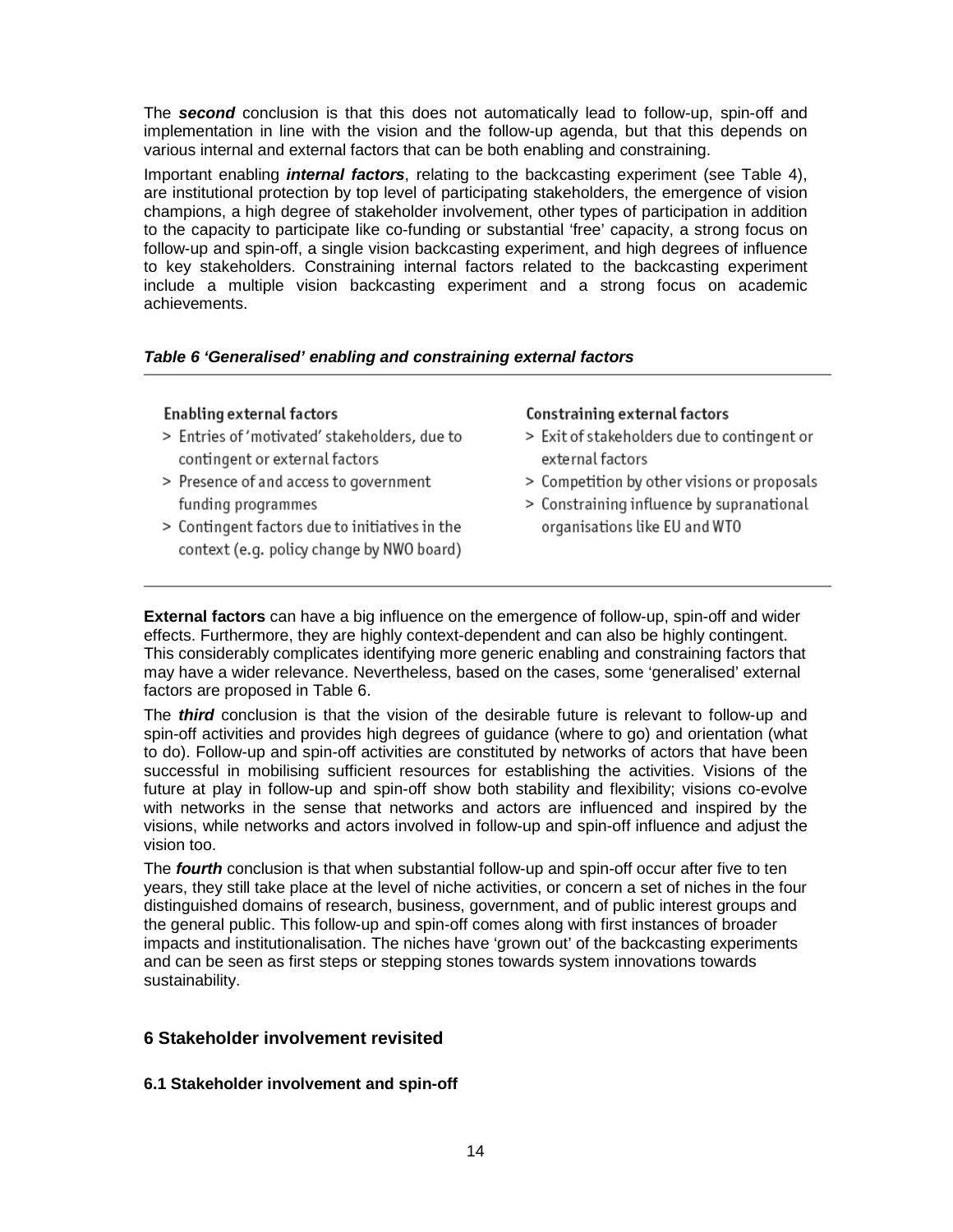What can we learn from the cases about stakeholder involvement in backcasting when aiming at spin-off and impact?

First of all, the results indicate that considerable follow-up and spin-off can be achieved when stakeholders have no or very limited influence on the process of the backcasting experiment. In addition, considerable follow-up and spin-off were also possible when most stakeholders have a moderate or low degree of influence on content and small groups of key stakeholders have a high degree of influence. This suggests that careful network management and theories of network management may be more relevant than theories of stakeholder participation in (public) decision-making and science. This also suggests that whereas most stakeholder theories argue that more influence and control by stakeholders on both content and process provide higher degrees of acceptance, legitimacy, accountability and commitment, and therefore a higher probability of follow-up and acceptance, this might be especially important for these key actors that potentially have most influence. For instance, Peek (2007) has argued that in urban planning stakeholders with resources should be involved in the early design stage, while the public and inhabitants can be involved at a later stage.

However, there is an ongoing debate on how to relate representative and deliberative democratic practices when they occur at the same time, as well as in what kind of arrangements they can be combined and how this relates to different types of governance (Driessen et al. 1995, Teisman and Edelenbos 2004). By contrast, it may also be that different purposes of participation must be distinguished in advance that require different types of participation, such as broad participation aiming at wide public acceptance, or a focus on stakeholders that see opportunities when aiming at follow-up. For instance, Peek (2007) has argued that in urban planning stakeholders with resources should be involved in the early design stage, while the public and inhabitants can be involved at a later stage. In technology assessment a similar dilemma has not yet been resolved. On the one hand there are pleas to involve the public in the early stages of decision-making on new technologies, for instance through citizen juries and lay panels, while on the other hand public concerns are only widely articulated when new technological artefacts diffuse into society.

Thirdly, as the degree of stakeholder involvement proved a relevant explaining factor in the cases, it also seems logical that a higher degree of involvement leads to better opportunities for learning, debate, exchange of views and opinions and diffusion of ideas, visions and concepts. However, no theoretical base for this has been found in stakeholder theory or in theories of higher order learning. This can be due to the roots of various stakeholder theories focusing on involving citizens and social actors in (public) decision-making and science or improving the external communication of companies, but deserves further theorising. It may be that relevant elaborations can be found in learning theories focusing on education or learning-by-doing in innovation studies. Interestingly, different types of involvement is acknowledged in economic or industrial network theory (Hakansson 1989), where it is referred to as different types of resources. By contrast, in various stakeholder theories no such concept has been found, while this might provide additional explanatory power.

Fourthly, this research indicates that participation not only may lead to joint vision development, but also to related network formation in the sense that the network supports the vision. Saying it differently, the vision and the network mutually influence each other and the vision is as much the outcome of the network (process) as that the vision provides guidance and orientation to the network.

#### **6.2 User involvement versus stakeholder involvement.**

User-centred innovation and user involvement is increasingly applied in design and product development. However, in sustainable innovation it has been largely neglected so far as the focus has been on improving the environmental performance of products by approaches like ecodesign, design for sustainability and sustainable product-service systems. However, the issue of user involvement in sustainable design is emerging (e.g. Sanders and Stappers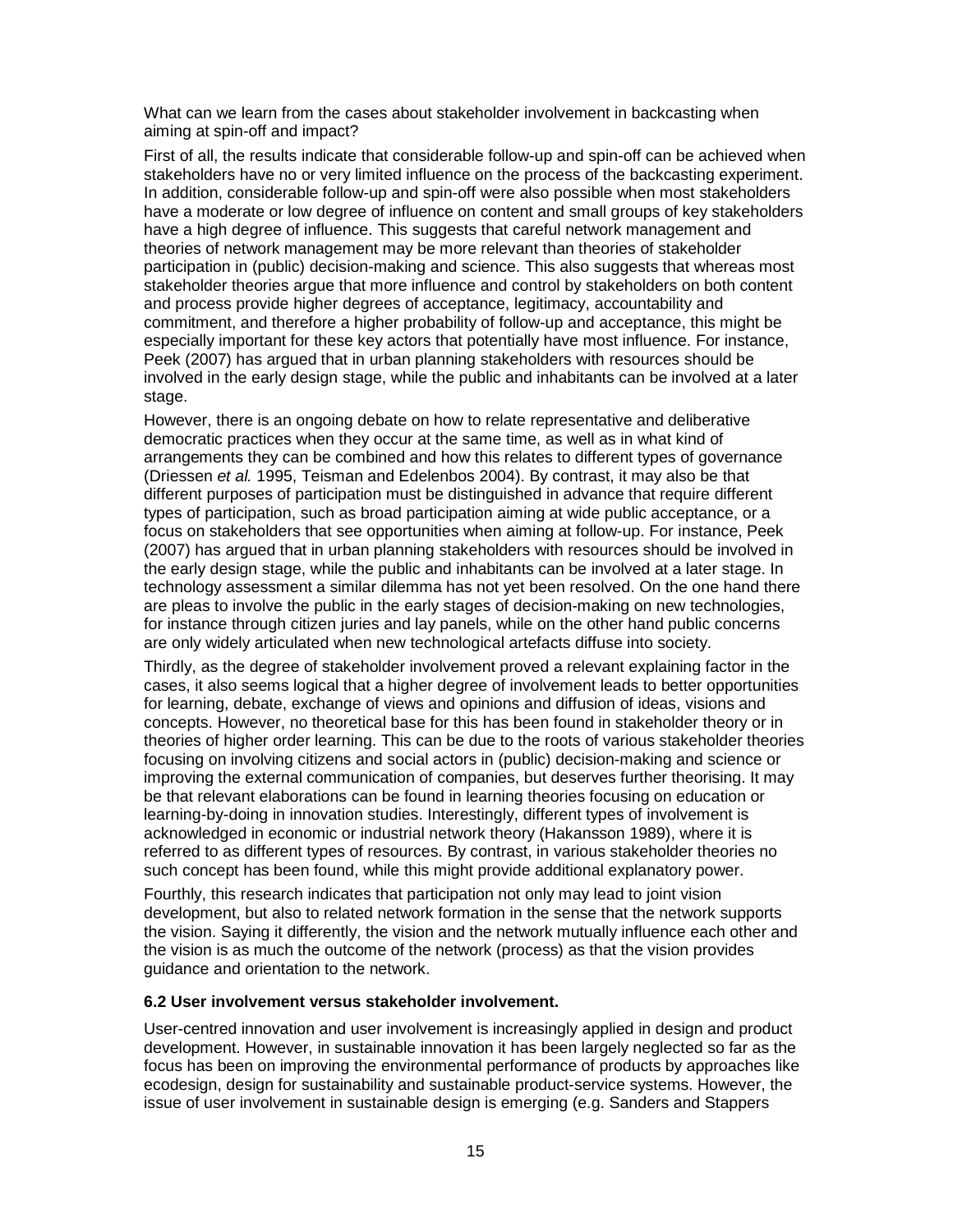2008, Wever et al 2008) first pilots and cases are emerging, for instance by working with living labs (e.g. Bakker et al 2008, Scott 2008). Interestingly, in the field of sustainability studies, system innovations and transitions to sustainability, stakeholder participation is quite common through stakeholder dialogues and participatory generation of normative scenarios and desirable visions (e.g. Quist 2007, Loorbach 2007, Van de Kerkhof 2004, Cuppen 2008), though the level of stakeholder influence varies considerably.

The issue now is how these two practices might learn and benefit from each other, though we can only touch briefly on it. On the one hand, the practice of user involvement in design is strong in involving end-users and consulting them profoundly on usefulness and appreciation of the design as well as in getting feedback to improve the design, while there are also well structured and elaborated design and participation methods to facilitate this, as well as enhancing creativity and first attempts moving towards co-design. However, as most of this work takes place in a business setting, the emphasis is more on consultation. Co-design seems to refer to a higher level of influence and collaboration, but it is the eventually the company decision-maker that decides and bounds on what aspects influence is given and on what aspects not. Furthermore, little influence is in general given to other stakes and stakeholders, especially social aspects by which environmental performance and behavioural change options might become neglected.

On the other hand, practices of stakeholder involvement in sustainability issues provide nice examples of high levels of stakeholder influence (but not always). These also provide nice examples of working with heterogeneous groups of stakeholders having different views, stakes and values and facilitating their dialogue and putting up a broad range of issues and aspects in a structured way as well as development of long-term visions and perspectives.

So, co-design and user involvement practices may benefit from stakeholder-oriented practices by broadening scope and aspects including long-term effects and side-effects, as well as allowing higher levels of influence and involving more heterogeneous groups. Reversely, stakeholder oriented practices could benefit from co-design and user involvement practices by adopting creativity and more structured design methods as well as the involvement of citizens and end-users.

An early attempt to learn from co-design practices was the 'Strategies towards the Sustainable Household (SusHouse) backcasting experiment that was one of the three backcasting cases reported on in Section 4 of this paper. Here, a design-oriented scenario methodology and creativity tools were combined with broad stakeholder involvement, high levels of stakeholder influence and consumer focus groups (Quist et al 2001, Green and Vergragt 2002, Young et al 2002, Klapwijk et al 2006, Quist 2002, Quist et al 2002).

# **7 Recommendations and reflections**

## **7.1 Recommendations**

It is recommended to **organisers** of backcasting experiments, as well as organisations that commission backcasting experiments, to use the developed methodological framework for participatory backcasting to design and conduct backcasting experiments. For more guidelines see Table 7. It is recommended to **developers** of backcasting to extend and elaborate the four groups of methods that can be distinguished in backcasting. This should be not only be done based on research, but also based on the experience of organisers and appliers of backcasting. This could for instance be done through establishing a Community of Practice on backcasting or include backcasting in a Community of Practice on foresighting and future studies for sustainability. Moreover, as argued in this paper this should include looking into other practices of stakeholder an user involvement.

To **initiators** and **commissioners** of backcasting experiments, especially the government, it is recommended not to limit support and facilitation to the backcasting experiment,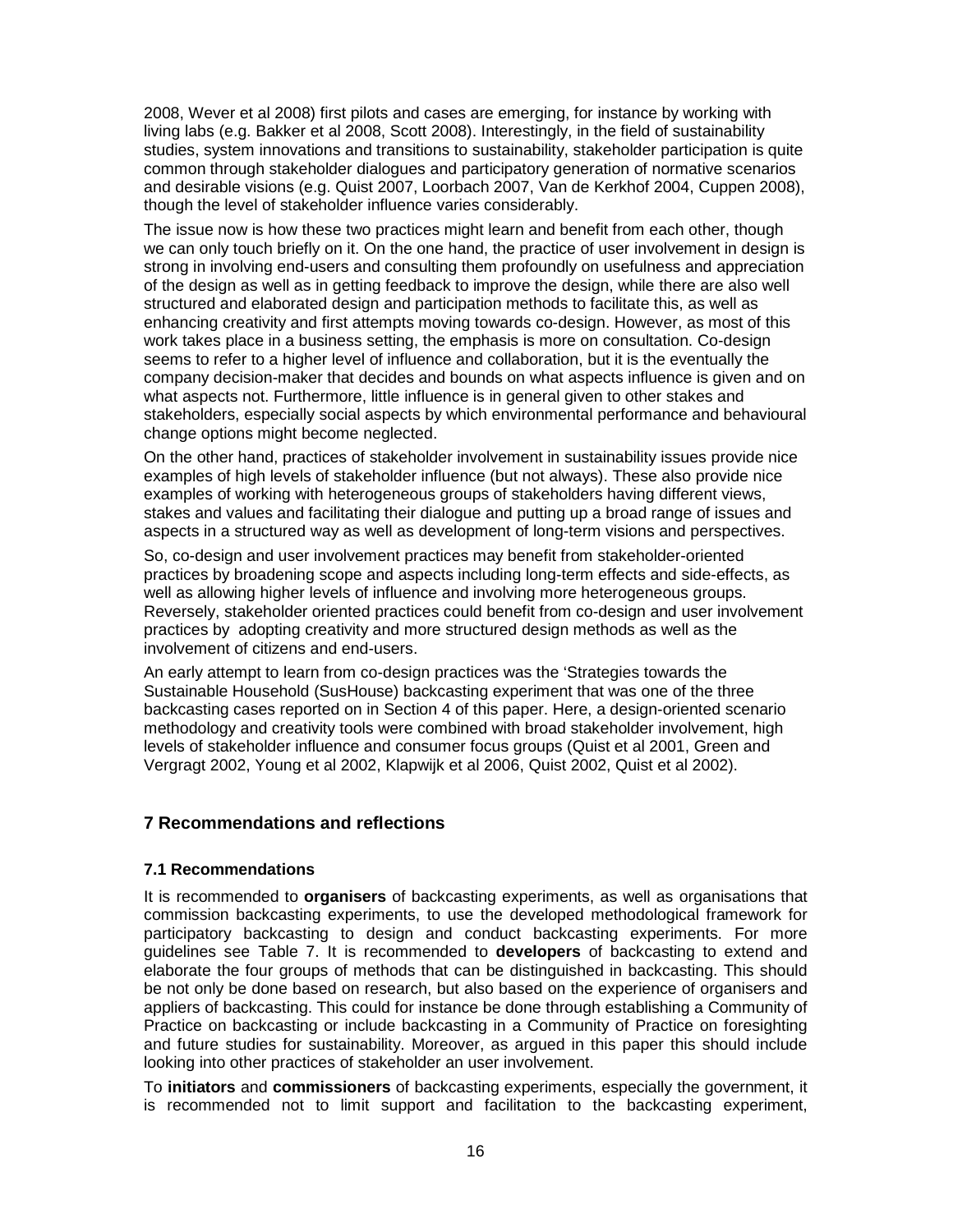immediate follow-up and knowledge development, but to extend support and facilitation to follow-up and spin-off after more than ten years. The latter allows further facilitation of desirable system innovations towards sustainability. This could include support of market development, new regulation and adjustment of existing regulation.

Three major recommendations to **researchers** can be made: (i) extending the number of evaluations of backcasting experiments and their impact; (ii) further theorising and conceptualising on mechanisms and other theoretical aspects connected to the dynamics in backcasting experiments, their follow-up and how these relate to system innovation theories; (iii) further methodology development. There is also a need to compare more thoroughly with transition management as proposed by Rotmans et al (2001) and link it to reflexive governance (Voß et al 2006). This should also include utilising experences, skills and methods form user and stakeholder involvement practices, such as user involvement in design.

## **Table 7 Some guidelines for organisers of backcasting experiments**

- > Give influence to committed key stakeholders
- > Stimulate other types of stakeholder involvement besides 'workshop attendance', such as co-funding, substantial capacity and expertise
- > Focus on a single future vision with its 'own' group of stakeholders involved
- > Stimulate institutional protection at top management levels of involved stakeholders
- > Stimulate high degrees of stakeholder involvement
- > Involve or stimulate the emergence of (potential) vision champions that can become 'brokers' in relevant networks
- > Focus strongly on follow-up of the backcasting experiment, as well as implementation and usability of its outcomes
- > Do not keep several visions within a single backcasting experiment

# **7.2 Reflections on (system) innovation theory & governance**

Based on the cases it has been concluded that when substantial follow-up and spin-off occur after five to ten years, they still take place at the level of niche activities, or concern a set of niches in the four distinguished domains of research, business, government, and of public interest groups and the general public. This follow-up and spin-off comes along with first instances of broader impacts and institutionalisation. The niches have 'grown out' of the backcasting experiments and could be seen as first steps or stepping stones towards system innovations towards sustainability, or at least having the potential for this. Interestingly, clusters of activities as found in this research can be seen as niches, which can be found in all four societal domains distinguished. This finding contains various suggestions for refining the existing niche concept in innovation studies. Firstly, a niche is not necessarily a simple phenomenon like a market niche or a technological niche, but can comprise various types of niche activities in different societal domains that may have an implicit decentralised kind of coordination provided by a future vision. However, the mechanism 'from vision to niche' as shown in this paper may be an interesting contribution to the Multi-Level Perspective (e.g. Geels 2005), the growing niche literature (e.g. Raven 2005) as well as transition management (Rotmans et al 2001).

Clearly, more time is needed before it can be evaluated if the participatory backcasting experiments will have contributed to a system innovation towards sustainability. Finally, it may also be necessary to initiate additional facilitation in order to make a next step. But if and when that will happen, who will have to take the lead? This raises the issue of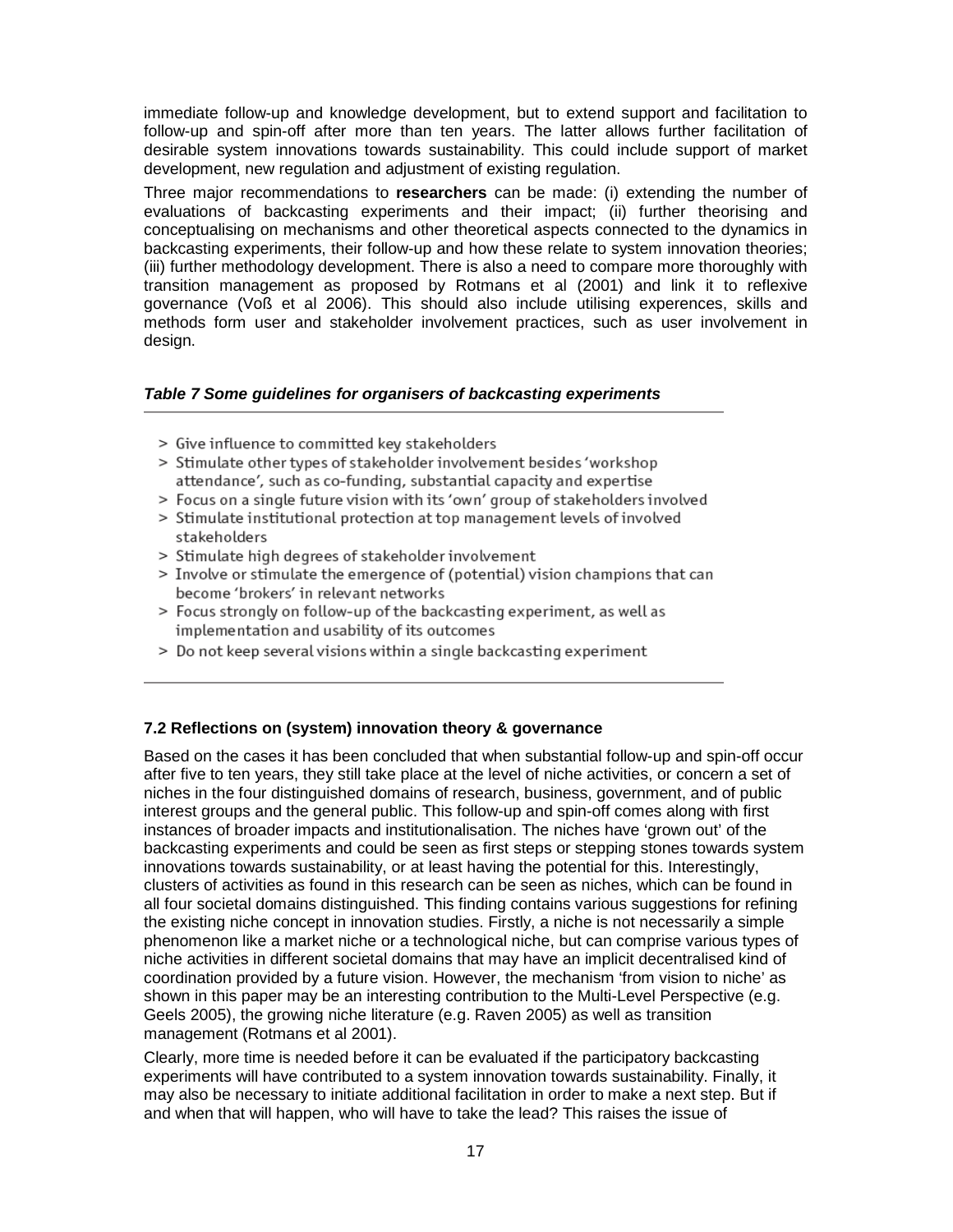governance for system innovations towards sustainability. Voß et al. (2006) have plead for reflexive governance that include both that includes reconsidering and adapting actors' and individuals' own actions and behaviour, as well as reconsidering and adjusting structures and institutions, which relates in a way to the ambitions of Beck's reflexive modernisation. Next to these fundamental aspects, there are also the issues of coordination or even control and what government should and can do.

Finally, it can be mentioned that the various theoretical concepts proved useful to build the framework, evaluate the impacts of backcasting and to connect these to the backcasting experiment. Clearly, stakeholder involvement, learning, vision development and network formation are important, but more theoretical and conceptual work is needed here, also on the process how spin-off activities are shaped and initiated.

#### **References**

- Aarts W (2000) Een handreiking voor duurzame technologisch ontwikkeling (An assistance for sustainable technology development), DTO-KOV 3, STD office, Delft, NL (in Dutch).
- Aiking H, de Boer J, Vereijken J (2006) Sustainable protein production and consumption: pigs or peas? Springer, Dordrecht NL.
- Akkkerman J, van Cooten A, Noordwijn L, Sleurink D (2003) Bouwstenen voor creatief ruimtegebruik: vier jaar praktijkervaring met meervoudig duurzaam landgebruik in Winterswijk (Building bricks for creative use of space), book and cd-rom, published by steering goup MSL Winterswijk programme (in Dutch).
- Arnstein SR (1996) A ladder of citizen participation, Journal of the American Institute of Planners 35(4): 216-224.
- Bakker C, De Jong A, Scott K (2008) Uncovering bathing: a practice oriented design study for the Living Lab project, paper at Sustainable Innovation 2008 conference.
- Berkhout F (2006) Normative expectations in systems innovation, Technology Analysis & Strategic Management 18(3-4): 299-311.
- Brown HS, Vergragt P, Green K, Berchicicci L (2003) Learning for sustainability transition through bounded social-technical experiments in personal mobility, Technology Analysis & Strategic Management 15: 291-315.
- Carlsson-Kanyama A, Dreborg KH, Moll HC, Padovan D (2008) Participative backcasting: a tool for involving stakeholders in local sustainability planning. Futures, 40, 34-46.
- Cuppen E (2009, forthcoming), PhD thesis, Free University of Amserdam.
- Dierkes M, Hoffmann U, Marz L (1996) Visions of technology: social and institutional factors shaping the development of new technologies. Campus Verlag/St.Martin's Press, Frankfurt/New York.

Dreborg KH (1996) Essence of backcasting, Futures 28 (9): 813-828.

- Driessen P, Glasbergen P, Huigen P, Hijmans van den Bergh F (1995) Vernieuwing van het landelijk gebied: een verkenning van de strategieën voor een gebiedsgerichte aanpak, VUGA, Den Haag NL.
- Freeman RE (1984) Strategic management: a stakeholder approach, Pitman, Boston MA.
- Freeman RE, McVea J (2005) A stakeholder approach to strategic management, in: MA Hitt, RE Freeman, JS Harrision (eds.) The Blackwell handbook of strategic management, Blackwell Publishing, Malden MA/Oxford UK: 189-207.
- Geels FW (2005) Technological transitions and system innovations: a co-evolutionary and sociotechnical analysis, Edward Elgar, Cheltenham: UK / Northampton: MA, USA.
- Green K, Vergragt P (2002) Towards sustainable households: a methodology for developing sustainable technological and social innovations, Futures 34: 381-400.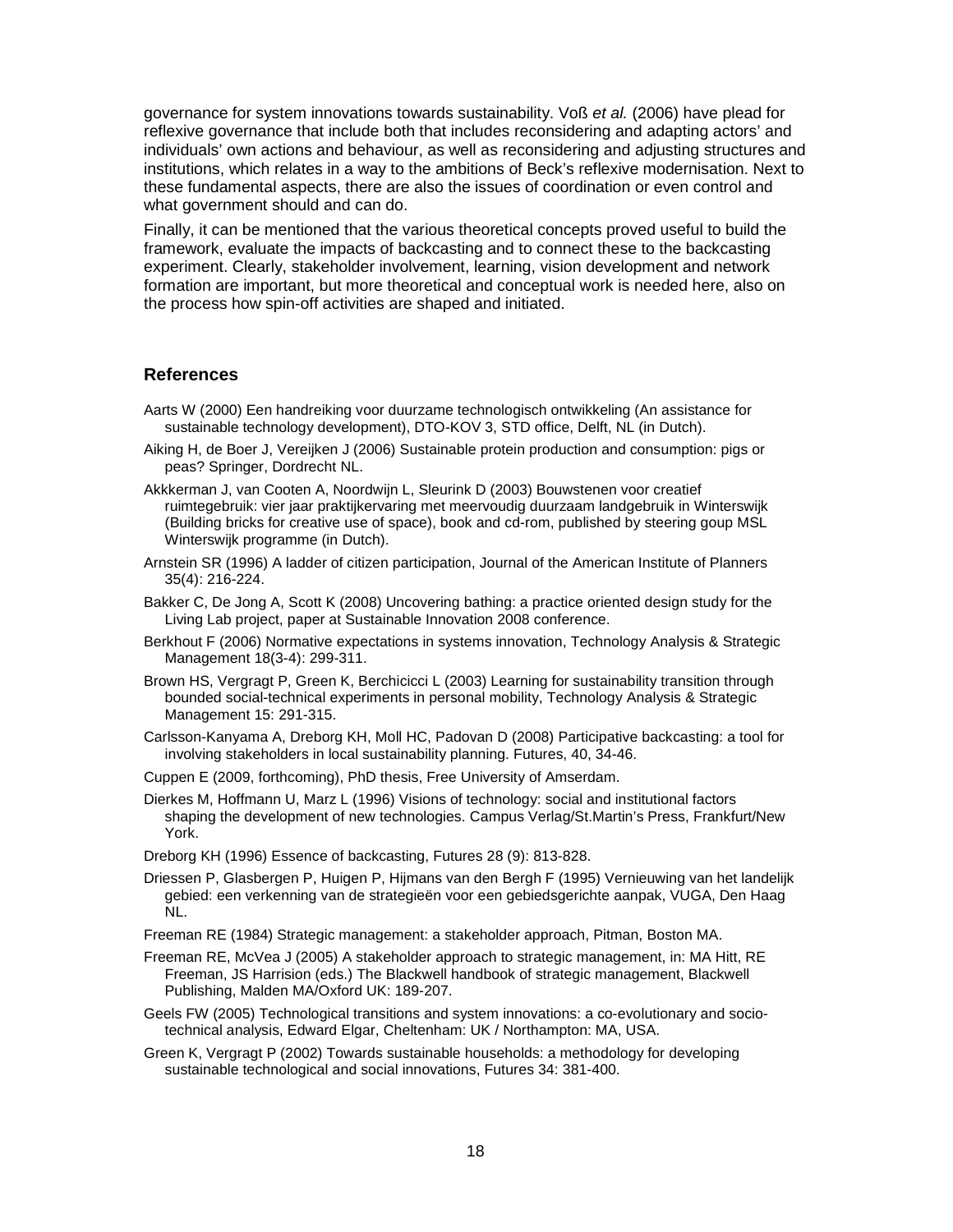- Grin J (2000) Vision assessment to support shaping 21<sup>st</sup> century society? Technology Assessment as a tool for political judgement, in: Grin J, Grunwald A (eds), Vision assessment, shaping technology in the 21<sup>st</sup> century: towards a repertoire for Technology Assessment, Springer Verlag, Berlin, 9-30.
- Grin J, Felix F, Bos B, Spoelstra S (2004) Practices for reflexive design: lessons from a Dutch programme on sustainable agriculture, International Journal of Foresight and Innovation Policy 1: 126-149.
- Håkansson H (1987, ed) Industrial technological development: a network approach, Routledge London UK.
- Håkansson H (1989) Corporate technological behaviour: cooperation and networks, Routledge London UK.
- Holmberg J (1998) Backcasting: a natural step in operationalising sustainable development, Greener Management International 23: 30-51.
- Holmberg J, Robèrt KH (2000) Backcasting: a framework for strategic planning, Int Journal of Sustainable Development and World Ecology 7: 291-308.
- Klapwijk R, J Knot, J Quist, Ph Vergragt (2006), Using design orienting scenarios to analyze the interaction between technology, behavior and environment in the SusHouse project, in: PP Verbeek, A Slob (eds) User Behavior and technology development: shaping sustainable relations between consumers and technologies, Springer, **ISBN:** 1-4020-4433-X, pp 241-252.
- Loorbach D (2007) Transition Management: a new mode of governance for sustainable development, International Books, Utrecht.
- Lovins AB (1977) Soft energy paths: toward a durable peace, Friends of the Earth Int / Ballinger Publishing Company, Cambridge MA.
- Mayer I (1997) Debating technologies: a methodological contribution to the design and evaluation of participatory policy analysis, PhD thesis Tilburg University, Tilburg NL.
- Oliver C (1996) Strategic responses to institutional processes, Organization Studies 13(4): 563- 588.
- Olsthoorn X, Wieckzorek A (2006) Understanding industrial transformation: views from different disciplines, Springer, Dordrecht NL.
- Partidario PJ (2002) "What-If": from path dependency to path creation in a coatings chain (a methodology for strategies towards sustainable innovation, PhD thesis, Delft University of Technology.
- Peek GJ (2007) Locatiesynergie. Een participatieve start van de herontwikkeling van binnenstedelijke stationslocaties, PhD thesis, Eburon, Delft NL
- Quist J (2002) Public and Stakeholder Participation in Sustainability Scenario Construction and Evaluation through Workshops and Focus Groups: a Dutch case study, paper presented at IAIA-2002 conference, The Hague, June 16-22.
- Quist J (2007) Backcasting for a sustainable future: the impact after ten years, Eburon Publishers, Delft NL, **ISBN** 978-90-5972-175-3.
- Quist J, Knot M, Young W, Green K, Vergragt P (2001) Strategies towards sustainable households using stakeholder workshops and scenarios, Int J of Sustainable Development (IJSD) 4(1): 75-89.
- Quist J, Rammelt C, Overschie M, de Werk G (2006) Backcasting for sustainability in engineering education: the case of Delft University of Technology, Journal of Cleaner Production 14: 868- 876.
- Quist J, Vergragt P (2006) Past and future of backcasting: the shift to stakeholder participation and a proposal for a methodological framework, Futures 38(9): 1027-1045.
- Quist J, Vergragt P, Thissen W (2005) The impact of backcasting: what is the relevance for sustainable system innovations and transition management? In: S van den Burg, G Spaargaren, H Waaijers (eds), In: proceedings SWOME / GaMON Market day 2005: 115-120.
- Quist J, Young W, Bras-Klapwijk R, Toth K (2002) Assessing sustainable scenarios on their environmental gain, economic implications and consumer attractiveness – the case of Shopping, Cooking and Eating, paper presented at IAIA-2002 conference, The Hague, June 16- 22.